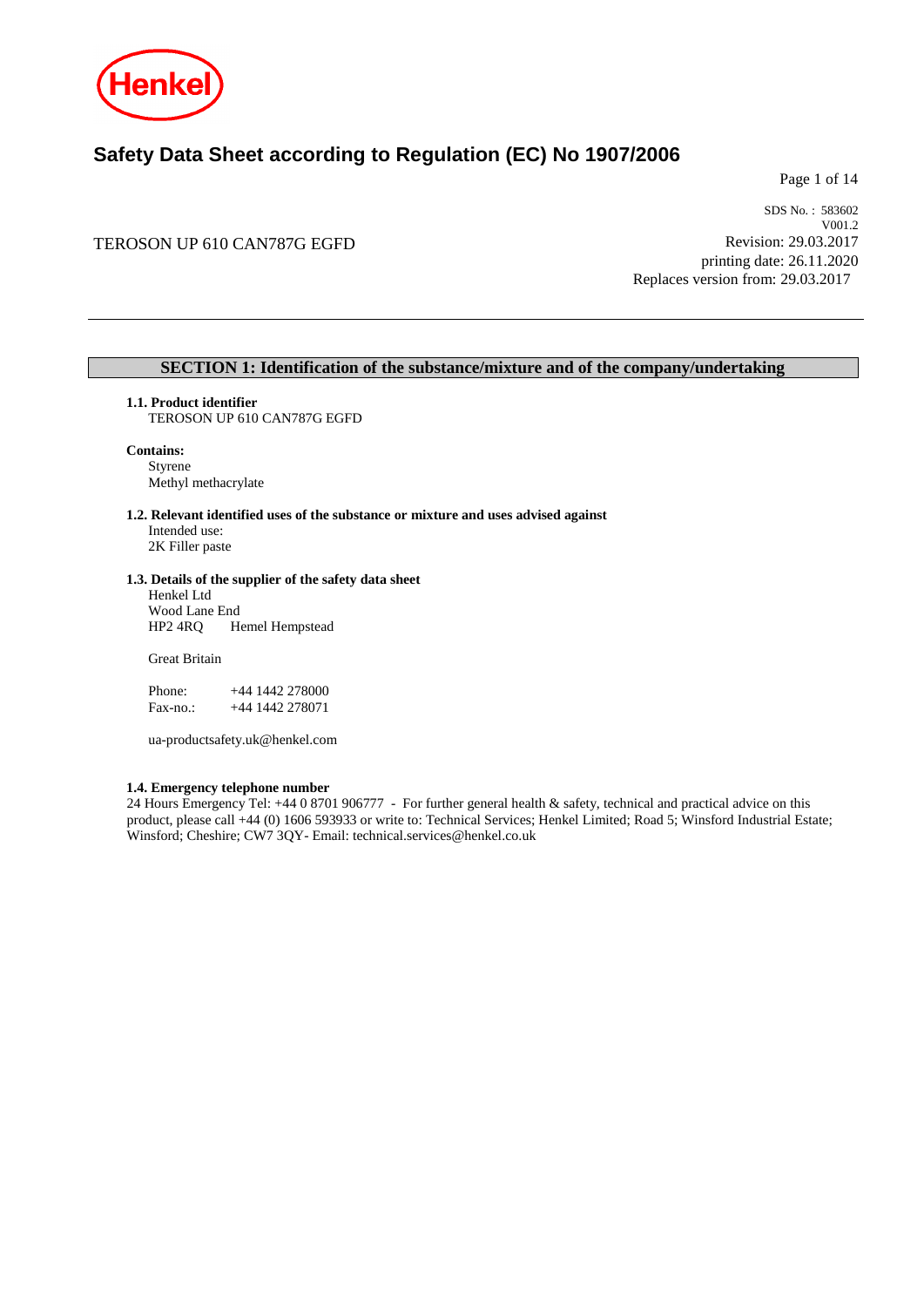### **SECTION 2: Hazards identification**

### **2.1. Classification of the substance or mixture**

| <b>Classification (CLP):</b> |  |
|------------------------------|--|
|------------------------------|--|

| Flammable liquids                                                    | Category 3 |
|----------------------------------------------------------------------|------------|
| H226 Flammable liquid and vapor.                                     |            |
| Skin irritation                                                      | Category 2 |
| H315 Causes skin irritation.                                         |            |
| Serious eye irritation                                               | Category 2 |
| H319 Causes serious eye irritation.                                  |            |
| Skin sensitizer                                                      | Category 1 |
| H317 May cause an allergic skin reaction.                            |            |
| Toxic to reproduction                                                | Category 2 |
| H361d Suspected of damaging the unborn child.                        |            |
| Specific target organ toxicity - single exposure                     | Category 3 |
| H335 May cause respiratory irritation.                               |            |
| Target organ: respiratory tract irritation                           |            |
| Specific target organ toxicity - repeated exposure                   | Category 1 |
| H372 Causes damage to organs through prolonged or repeated exposure. |            |
| Chronic hazards to the aquatic environment                           | Category 3 |
| H412 Harmful to aquatic life with long lasting effects.              |            |

### **2.2. Label elements**

### **Label elements (CLP):**

| <b>Hazard</b> pictogram:                             |                                                                                                                                                                                                                                                                                                                                                                                                     |
|------------------------------------------------------|-----------------------------------------------------------------------------------------------------------------------------------------------------------------------------------------------------------------------------------------------------------------------------------------------------------------------------------------------------------------------------------------------------|
| Signal word:                                         | Danger                                                                                                                                                                                                                                                                                                                                                                                              |
| <b>Hazard statement:</b>                             | H <sub>226</sub> Flammable liquid and vapor.<br>H315 Causes skin irritation.<br>H317 May cause an allergic skin reaction.<br>H319 Causes serious eye irritation.<br>H335 May cause respiratory irritation.<br>H361d Suspected of damaging the unborn child.<br>H372 Causes damage to organs through prolonged or repeated exposure.<br>H412 Harmful to aquatic life with long lasting effects.      |
| <b>Precautionary statement:</b><br><b>Prevention</b> | P260 Do not breathe dust/fume/gas/mist/vapours/spray.<br>P271 Use only outdoors or in a well-ventilated area.<br>P280 Wear protective gloves/protective clothing/eye protection/face protection.                                                                                                                                                                                                    |
| <b>Precautionary statement:</b><br><b>Response</b>   | P302+P352 IF ON SKIN: Wash with plenty of water.<br>P303+P361+P353 IF ON SKIN (or hair): Take off immediately all contaminated clothing.<br>Rinse skin with water/shower.<br>P305+P351+P338 IF IN EYES: Rinse cautiously with water for several minutes. Remove<br>contact lenses, if present and easy to do. Continue rinsing.<br>P308+P313 IF exposed or concerned: Get medical advice/attention. |
| <b>Precautionary statement:</b><br><b>Disposal</b>   | P501 Dispose of contents/container in accordance with national regulation.                                                                                                                                                                                                                                                                                                                          |

#### **2.3. Other hazards**

Not fulfilling Persistent, Bioaccumulative and Toxic (PBT), very Persistent and very Bioaccumulative (vPvB) criteria.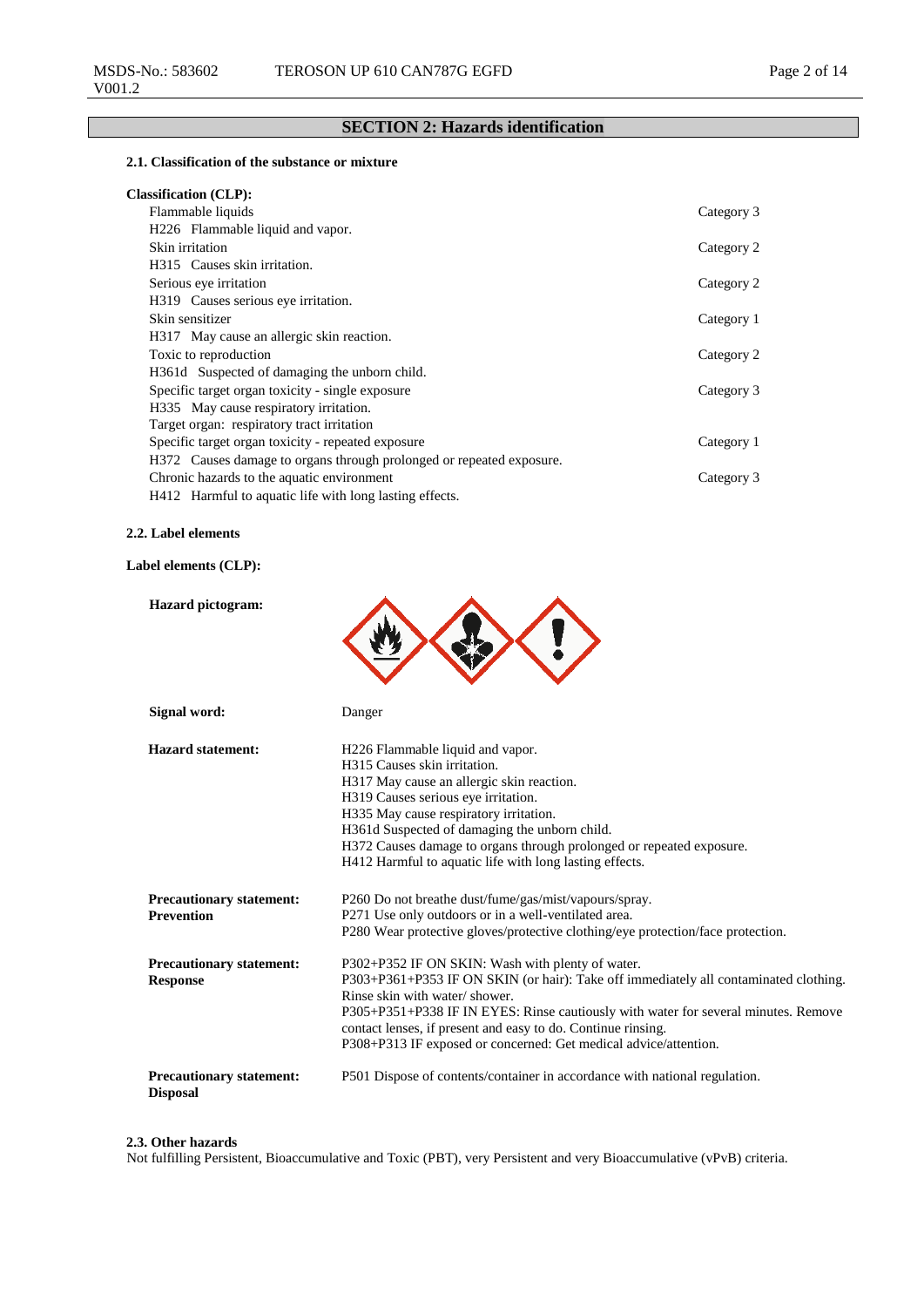### **SECTION 3: Composition/information on ingredients**

### **3.2. Mixtures**

**General chemical description:** Car-care product **Base substances of preparation:** Polyester

**Declaration of the ingredients according to CLP (EC) No 1272/2008:**

| <b>Hazardous</b> components<br>CAS-No. | <b>EC Number</b><br><b>REACH-Reg No.</b> | content  | <b>Classification</b> |
|----------------------------------------|------------------------------------------|----------|-----------------------|
| Styrene                                | $202 - 851 - 5$                          | 10- 35 % | Flam. Liq. 3          |
| $100 - 42 - 5$                         | 01-2119457861-32                         |          | H <sub>226</sub>      |
|                                        |                                          |          | Acute Tox. 4          |
|                                        |                                          |          | H332                  |
|                                        |                                          |          | Asp. Tox. 1           |
|                                        |                                          |          | H304                  |
|                                        |                                          |          | Eye Irrit. 2          |
|                                        |                                          |          | H319                  |
|                                        |                                          |          | Skin Irrit. 2         |
|                                        |                                          |          | H315                  |
|                                        |                                          |          | STOT RE 1; Inhalation |
|                                        |                                          |          | H372                  |
|                                        |                                          |          | Repr. 2               |
|                                        |                                          |          | H361d                 |
|                                        |                                          |          | Aquatic Chronic 3     |
|                                        |                                          |          | H412                  |
|                                        |                                          |          | STOT SE 3             |
|                                        |                                          |          | H335                  |
| Methyl methacrylate                    | 201-297-1                                | $< 5\%$  | Flam. Liq. 2          |
| $80 - 62 - 6$                          | 01-2119452498-28                         |          | H <sub>225</sub>      |
|                                        |                                          |          | STOT SE <sub>3</sub>  |
|                                        |                                          |          | H335                  |
|                                        |                                          |          | Skin Irrit. 2         |
|                                        |                                          |          | H315                  |
|                                        |                                          |          | Skin Sens. 1          |
|                                        |                                          |          | H317                  |
|                                        |                                          |          |                       |

**For full text of the H - statements and other abbreviations see section 16 "Other information". Substances without classification may have community workplace exposure limits available.**

### **SECTION 4: First aid measures**

#### **4.1. Description of first aid measures**

General information:

Symptoms of poisoning may occur even after several hours, continue medical observation for at least 48 hours after the accident.

Inhalation: Fresh air, oxygen supply, warmth; seek specialist medical attention.

Skin contact: IF ON SKIN: Wash with plenty of soap and water. In case of adverse health effects seek medical advice.

Eye contact:

IF IN EYES: Rinse cautiously with water for several minutes. Remove contact lenses, if present and easy to do. Continue rinsing.

Ingestion:

Rinse mouth, drink 1-2 glasses of water, do not induce vomiting, consult a doctor.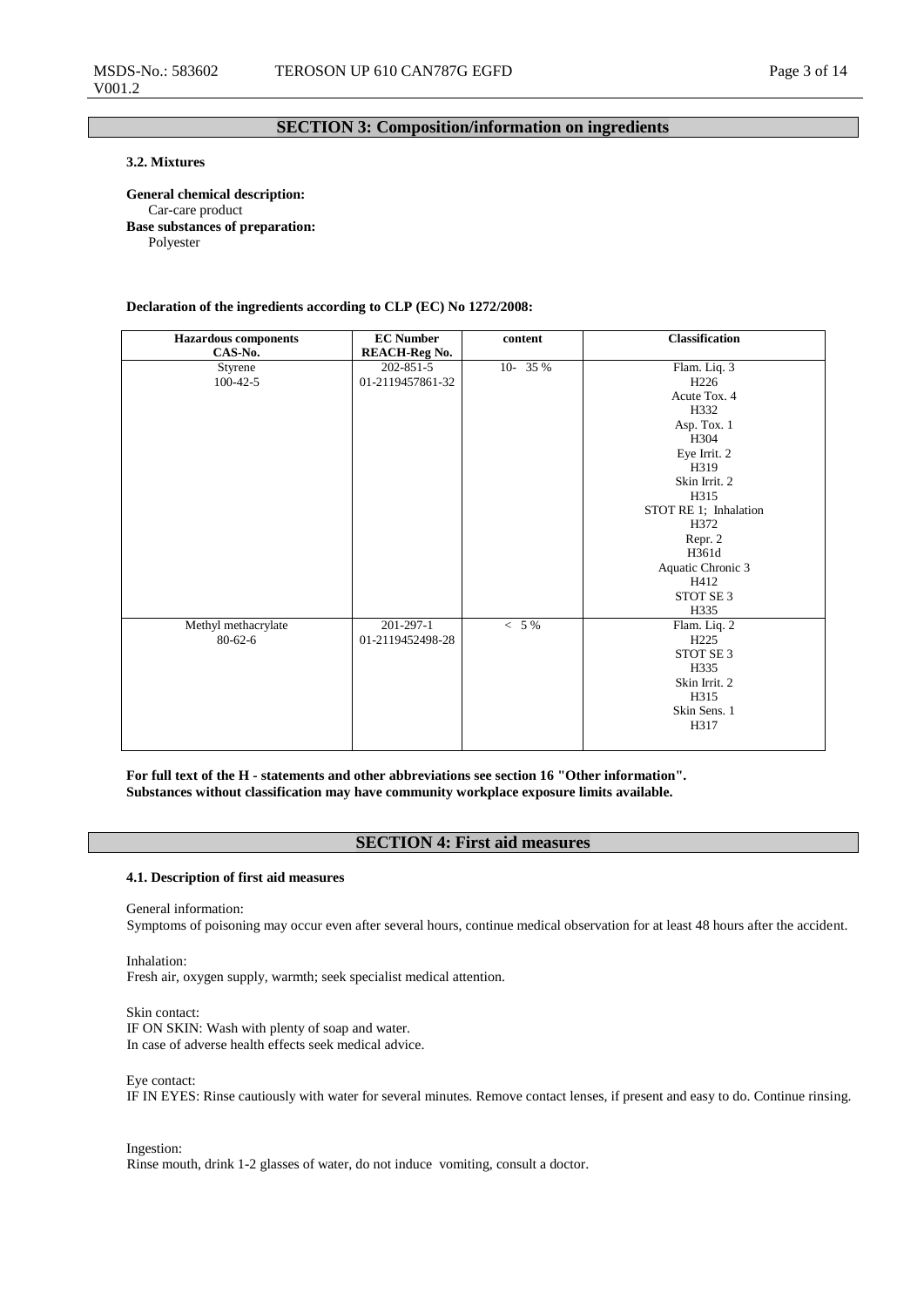**4.2. Most important symptoms and effects, both acute and delayed** EYE: Irritation, conjunctivitis.

SKIN: Redness, inflammation.

SKIN: Rash, Urticaria.

RESPIRATORY: Irritation, coughing, shortness of breath, chest tightness.

#### **4.3. Indication of any immediate medical attention and special treatment needed** See section: Description of first aid measures

### **SECTION 5: Firefighting measures**

### **5.1. Extinguishing media Suitable extinguishing media:**

Carbon dioxide, foam, powder

**Extinguishing media which must not be used for safety reasons:** Water

**5.2. Special hazards arising from the substance or mixture** In case of fire toxic gases can be released. **5.3. Advice for firefighters**

Wear self-contained breathing apparatus. Wear protective equipment.

#### **SECTION 6: Accidental release measures**

#### **6.1. Personal precautions, protective equipment and emergency procedures**

Wear protective equipment. Avoid contact with skin and eyes. Keep unprotected persons away. Danger of slipping on spilled product.

#### **6.2. Environmental precautions**

Do not empty into drains / surface water / ground water. Inform authorities in the event of product spillage to water courses or sewage systems.

### **6.3. Methods and material for containment and cleaning up**

Remove with liquid-absorbing material (sand, peat, sawdust). Dispose of contaminated material as waste according to Section 13.

#### **6.4. Reference to other sections**

See advice in section 8

### **SECTION 7: Handling and storage**

#### **7.1. Precautions for safe handling**

Avoid open flames and sources of ignition. Ground/bond container and receiving equipment. Use explosion proof electric equipment. Use only non-sparking tools. Take precautionary measures against static discharge.

Hygiene measures:

Wash hands before work breaks and after finishing work. Do not eat, drink or smoke while working. Take off contaminated clothing and wash before reuse.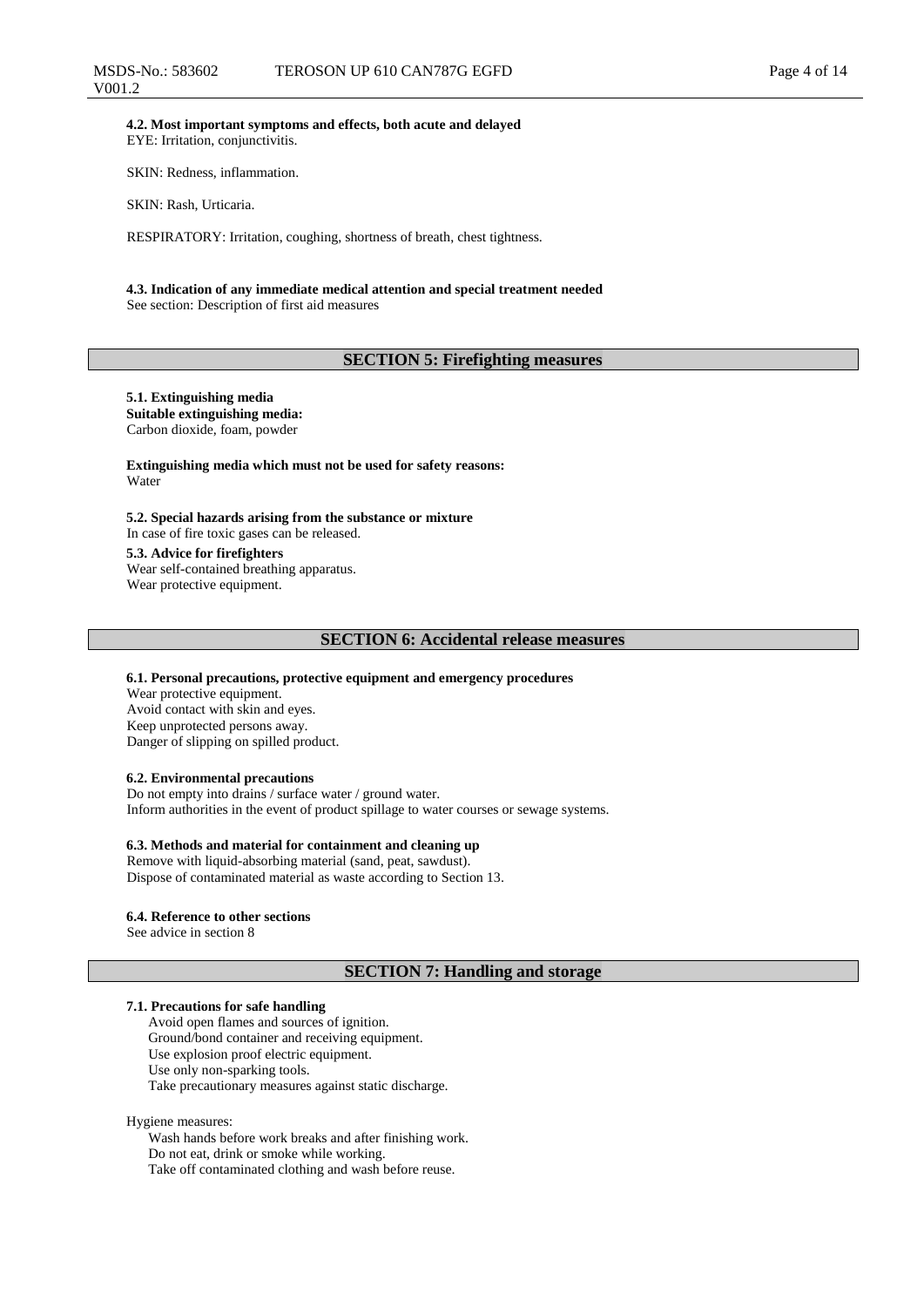**7.2. Conditions for safe storage, including any incompatibilities** Ensure good ventilation/extraction. Temperatures between + 5  $^{\circ}$ C and + 35  $^{\circ}$ C Keep container tightly sealed. Store in a cool, dry place.

### **7.3. Specific end use(s)**

2K Filler paste

V001.2

### **SECTION 8: Exposure controls/personal protection**

### **8.1. Control parameters**

### **Occupational Exposure Limits**

Valid for

Great Britain

| <b>Ingredient [Regulated substance]</b>                       | ppm | mg/m <sup>3</sup> | <b>Value type</b>                    | Short term exposure limit<br>category / Remarks | <b>Regulatory list</b> |
|---------------------------------------------------------------|-----|-------------------|--------------------------------------|-------------------------------------------------|------------------------|
| Styrene<br>$100-42-5$<br>[STYRENE]                            | 250 | 1.080             | Short Term Exposure<br>Limit (STEL): |                                                 | EH40 WEL               |
| Styrene<br>$100-42-5$<br>[STYRENE]                            | 100 | 430               | Time Weighted Average<br>(TWA):      |                                                 | EH40 WEL               |
| Dolomite<br>16389-88-1<br>[DUST, INHALABLE DUST]              |     | 10                | Time Weighted Average<br>(TWA):      |                                                 | EH40 WEL               |
| Dolomite<br>16389-88-1<br>[DUST, RESPIRABLE DUST]             |     | 4                 | Time Weighted Average<br>(TWA):      |                                                 | EH40 WEL               |
| Methyl methacrylate<br>$80-62-6$<br>[METHYL METHACRYLATE]     | 100 | 416               | Short Term Exposure<br>Limit (STEL): |                                                 | EH40 WEL               |
| Methyl methacrylate<br>$80 - 62 - 6$<br>[METHYL METHACRYLATE] | 50  | 208               | Time Weighted Average<br>(TWA):      |                                                 | EH40 WEL               |

### **Occupational Exposure Limits**

Valid for Ireland

| <b>Ingredient [Regulated substance]</b>                                   | ppm | mg/m <sup>3</sup> | Value type                                  | Short term exposure limit<br>category / Remarks | <b>Regulatory list</b> |
|---------------------------------------------------------------------------|-----|-------------------|---------------------------------------------|-------------------------------------------------|------------------------|
| Styrene<br>$100-42-5$<br>[STYRENE]                                        | 20  | 85                | Time Weighted Average<br>(TWA):             |                                                 | IR OEL                 |
| Styrene<br>$100-42-5$<br>[STYRENE]                                        | 40  | 170               | <b>Short Term Exposure</b><br>Limit (STEL): |                                                 | IR_OEL                 |
| Dolomite<br>16389-88-1<br>[DUSTS, NON-SPECIFIC, RESPIRABLE]               |     | 4                 | Time Weighted Average<br>(TWA):             |                                                 | IR_OEL                 |
| Dolomite<br>16389-88-1<br>[DUSTS, NON-SPECIFIC, TOTAL<br><b>INHALABLE</b> |     | 10                | Time Weighted Average<br>(TWA):             |                                                 | IR OEL                 |
| Methyl methacrylate<br>$80 - 62 - 6$<br>[METHYL METHACRYLATE]             | 50  |                   | Time Weighted Average<br>(TWA):             | <b>Indicative OELV</b>                          | IR OEL                 |
| Methyl methacrylate<br>$80 - 62 - 6$<br>[METHYL METHACRYLATE]             | 100 |                   | Short Term Exposure<br>Limit (STEL):        | <b>Indicative OELV</b>                          | IR OEL                 |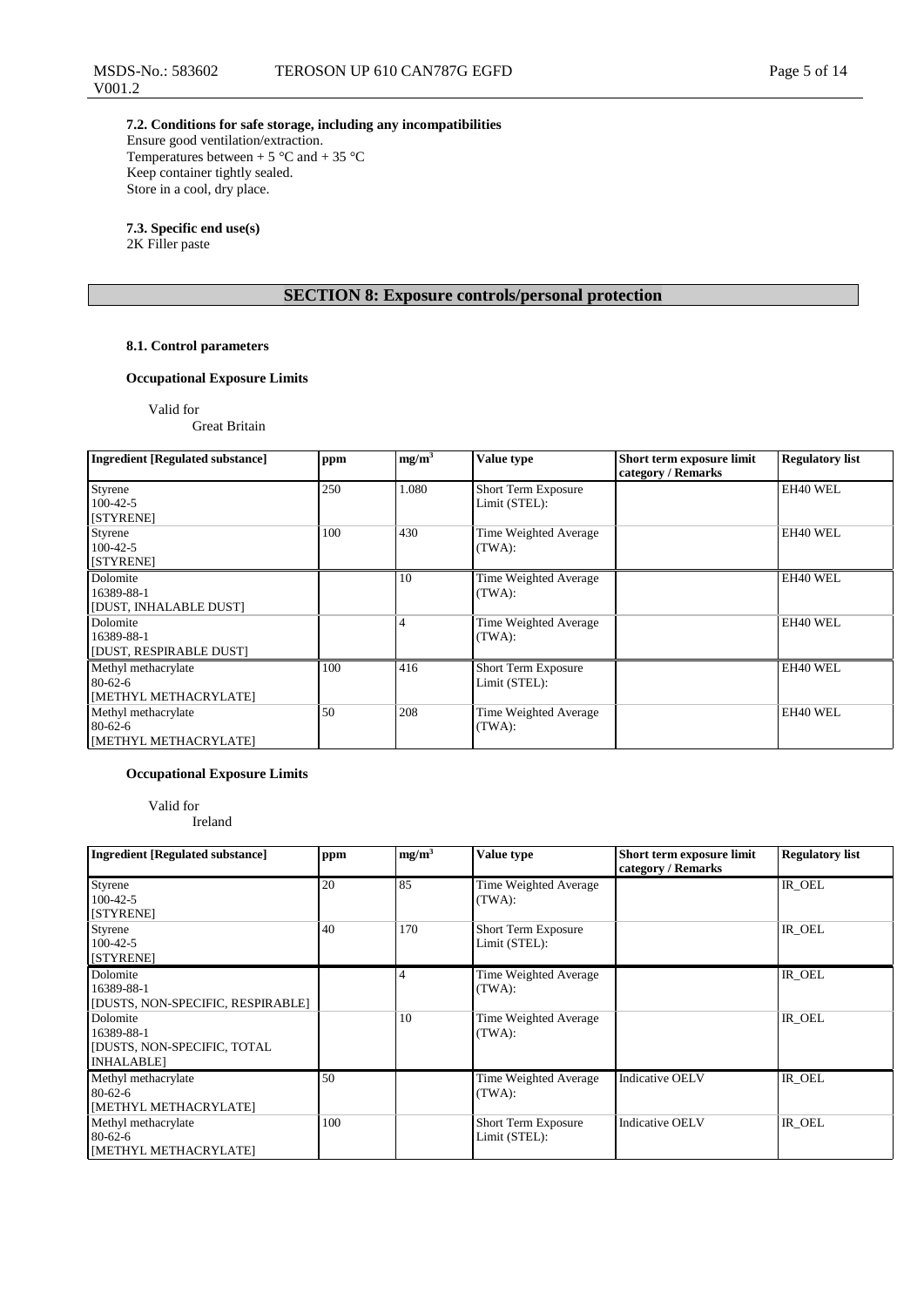### **Predicted No-Effect Concentration (PNEC):**

| Name on list                         | Environmental<br>Compartment               | Exposure<br>period | <b>Value</b>         |     |                         | Remarks |  |
|--------------------------------------|--------------------------------------------|--------------------|----------------------|-----|-------------------------|---------|--|
|                                      |                                            |                    | mg/l                 | ppm | mg/kg                   | others  |  |
| Styrene<br>$100-42-5$                | aqua<br>(freshwater)                       |                    | $0,028$ mg/l         |     |                         |         |  |
| Styrene<br>$100 - 42 - 5$            | aqua (marine<br>water)                     |                    | $0,014 \text{ mg}/1$ |     |                         |         |  |
| Styrene<br>$100-42-5$                | aqua<br><i>(intermittent)</i><br>releases) |                    | $0,04 \text{ mg}/1$  |     |                         |         |  |
| Styrene<br>$100-42-5$                | sewage<br>treatment plant<br>(STP)         |                    | $5$ mg/l             |     |                         |         |  |
| Styrene<br>$100-42-5$                | sediment<br>(freshwater)                   |                    |                      |     | 0.614<br>mg/kg          |         |  |
| Styrene<br>$100-42-5$                | sediment<br>(marine water)                 |                    |                      |     | 0.307<br>mg/kg          |         |  |
| Styrene<br>$100 - 42 - 5$            | soil                                       |                    |                      |     | $0,2$ mg/kg             |         |  |
| Methyl methacrylate<br>$80 - 62 - 6$ | aqua<br>(freshwater)                       |                    | $0,94 \text{ mg}/1$  |     |                         |         |  |
| Methyl methacrylate<br>$80 - 62 - 6$ | aqua (marine<br>water)                     |                    | $0,94 \text{ mg}/1$  |     |                         |         |  |
| Methyl methacrylate<br>$80-62-6$     | aqua<br><i>(intermittent)</i><br>releases) |                    | $0,94 \text{ mg}/1$  |     |                         |         |  |
| Methyl methacrylate<br>$80 - 62 - 6$ | sewage<br>treatment plant<br>(STP)         |                    | $10$ mg/l            |     |                         |         |  |
| Methyl methacrylate<br>$80 - 62 - 6$ | sediment<br>(freshwater)                   |                    |                      |     | $\overline{5,74}$ mg/kg |         |  |
| Methyl methacrylate<br>$80 - 62 - 6$ | soil                                       |                    |                      |     | $1,47$ mg/kg            |         |  |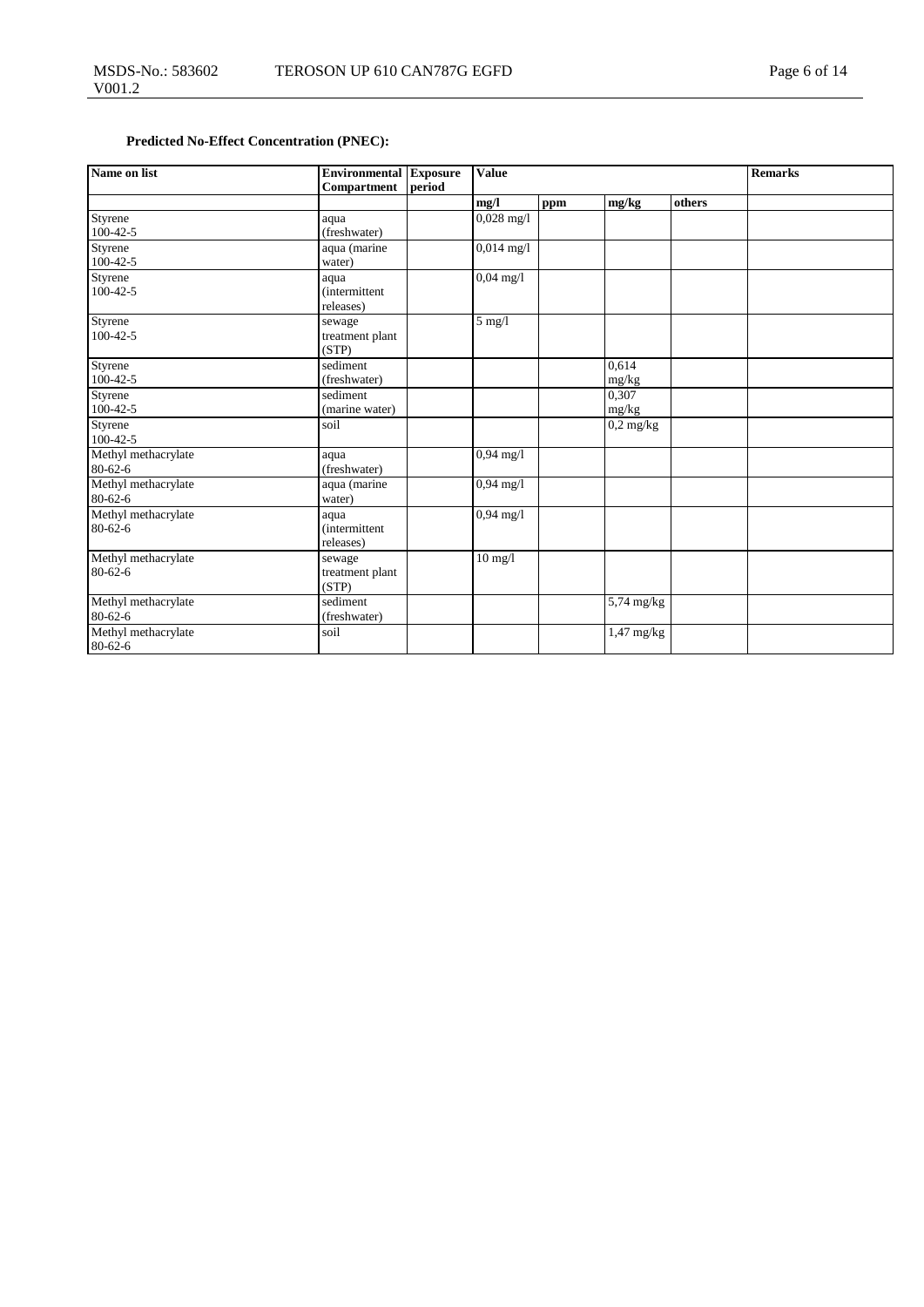### **Derived No-Effect Level (DNEL):**

| Name on list                         | <b>Application</b><br>Area | Route of<br><b>Exposure</b> | <b>Health Effect</b>                               | <b>Exposure</b><br>Time | <b>Value</b>              | <b>Remarks</b> |
|--------------------------------------|----------------------------|-----------------------------|----------------------------------------------------|-------------------------|---------------------------|----------------|
| Styrene<br>$100-42-5$                | Workers                    | Inhalation                  | Acute/short term<br>exposure -<br>systemic effects |                         | 289 mg/m3                 |                |
| Styrene<br>$100 - 42 - 5$            | Workers                    | Inhalation                  | Acute/short term<br>exposure - local<br>effects    |                         | 306 mg/m3                 |                |
| Styrene<br>$100-42-5$                | Workers                    | dermal                      | Long term<br>exposure -<br>systemic effects        |                         | $406$ mg/kg               |                |
| Styrene<br>$100-42-5$                | Workers                    | Inhalation                  | Long term<br>exposure -<br>systemic effects        |                         | 85 mg/m3                  |                |
| Styrene<br>$100-42-5$                | General<br>population      | Inhalation                  | Acute/short term<br>exposure -<br>systemic effects |                         | $174,25 \,\mathrm{mg/m3}$ |                |
| Styrene<br>$100-42-5$                | General<br>population      | Inhalation                  | Acute/short term<br>exposure - local<br>effects    |                         | 182,75 mg/m3              |                |
| Styrene<br>$100 - 42 - 5$            | General<br>population      | dermal                      | Long term<br>exposure -<br>systemic effects        |                         | $343$ mg/kg               |                |
| Styrene<br>$100-42-5$                | General<br>population      | Inhalation                  | Long term<br>exposure -<br>systemic effects        |                         | $10,2$ mg/m $3$           |                |
| Styrene<br>$100-42-5$                | General<br>population      | oral                        | Long term<br>exposure -<br>systemic effects        |                         | $2,1$ mg/kg               |                |
| Methyl methacrylate<br>$80 - 62 - 6$ | Workers                    | dermal                      | Acute/short term<br>exposure - local<br>effects    |                         | $1,5$ mg/cm2              |                |
| Methyl methacrylate<br>$80 - 62 - 6$ | Workers                    | dermal                      | Long term<br>exposure -<br>systemic effects        |                         | 13,67 mg/kg               |                |
| Methyl methacrylate<br>$80 - 62 - 6$ | Workers                    | Inhalation                  | Long term<br>exposure -<br>systemic effects        |                         | 208 mg/m3                 |                |
| Methyl methacrylate<br>$80 - 62 - 6$ | Workers                    | dermal                      | Long term<br>exposure - local<br>effects           |                         | $1,5$ mg/cm2              |                |
| Methyl methacrylate<br>$80 - 62 - 6$ | Workers                    | Inhalation                  | Long term<br>exposure - local<br>effects           |                         | $208$ mg/m $3$            |                |
| Methyl methacrylate<br>$80 - 62 - 6$ | General<br>population      | dermal                      | Acute/short term<br>exposure - local<br>effects    |                         | $1,5$ mg/cm2              |                |
| Methyl methacrylate<br>$80 - 62 - 6$ | General<br>population      | $d$ ermal                   | Long term<br>exposure -<br>systemic effects        |                         | $8,2$ mg/kg               |                |
| Methyl methacrylate<br>$80 - 62 - 6$ | General<br>population      | Inhalation                  | Long term<br>exposure -<br>systemic effects        |                         | 74,3 mg/m3                |                |
| Methyl methacrylate<br>$80 - 62 - 6$ | General<br>population      | dermal                      | Long term<br>exposure - local<br>effects           |                         | $1,5$ mg/cm2              |                |
| Methyl methacrylate<br>$80 - 62 - 6$ | General<br>population      | Inhalation                  | Long term<br>exposure - local<br>effects           |                         | 105 mg/m3                 |                |

### **Biological Exposure Indices:**

None

### **8.2. Exposure controls:**

Engineering controls: Use only in well ventilated areas.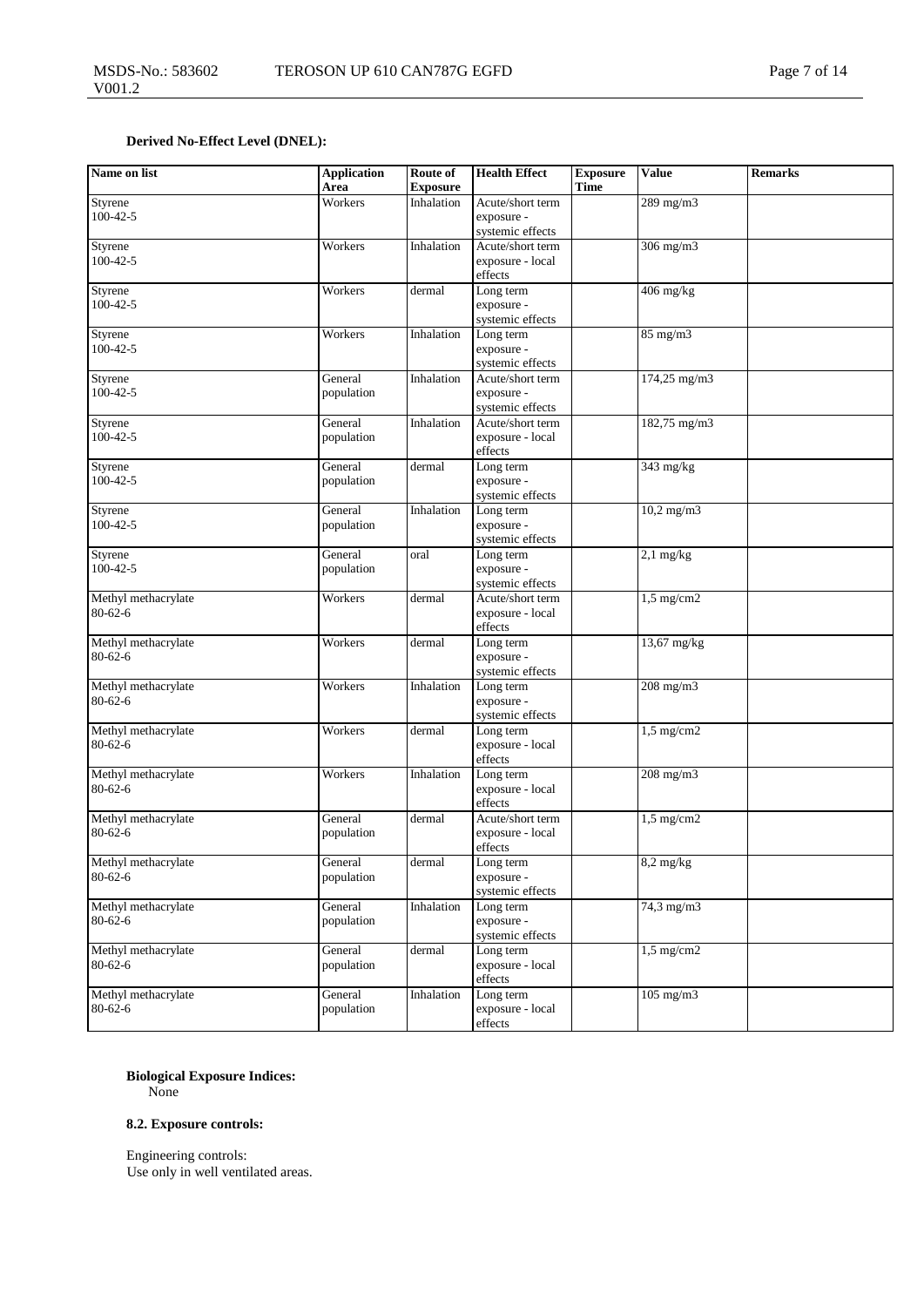#### Respiratory protection:

In case of aerosol formation, we recommend wearing of appropriate respiratory protection equipment with ABEK P2 filter (EN 14387).

This recommendation should be matched to local conditions.

#### Hand protection:

Chemical-resistant protective gloves (EN 374). Suitable materials for short-term contact or splashes (recommended: at least protection index 2, corresponding to  $> 30$  minutes permeation time as per EN 374): Fluorinated rubber (FKM;  $>= 0.7$  mm thickness) Suitable materials for longer, direct contact (recommended: protection index 6, corresponding to > 480 minutes permeation time as per EN 374): Fluorinated rubber (FKM; >= 0.7 mm thickness) This information is based on literature references and on information provided by glove manufacturers, or is derived by analogy with similar substances. Please note that in practice the working life of chemical-resistant protective gloves may be considerably shorter than the permeation time determined in accordance with EN 374 as a result of the many influencing factors (e.g. temperature). If signs of wear and tear are noticed then the gloves should be replaced.

Eye protection: Goggles which can be tightly sealed. Protective eye equipment should conform to EN166.

Skin protection: Wear protective equipment. Protective clothing that covers arms and legs. Protective clothing should conform to EN 14605 for liquid splashes or to EN 13982 for dusts.

Advices to personal protection equipment:

Use only personal protection that's CE-labelled according to Directive 89/686/EEC (Europe) or to Regulation No. 819 of 19 August 1994 (Norway).

The information provided on personal protective equipment is for guidance purposes only. A full risk assessment should be conducted prior to using this product to determine the appropriate personal protective equipment to suit local conditions. Personal protective equipment should conform to the relevant EN standard.

### **SECTION 9: Physical and chemical properties**

### **9.1. Information on basic physical and chemical properties**

| 2.1. нної ніацоп он разіс рнузісаї ани спеннсаг ргорегися |                                    |  |  |  |  |  |  |
|-----------------------------------------------------------|------------------------------------|--|--|--|--|--|--|
| Appearance                                                | paste                              |  |  |  |  |  |  |
|                                                           | pasty                              |  |  |  |  |  |  |
|                                                           | white                              |  |  |  |  |  |  |
| Odor                                                      | characteristic                     |  |  |  |  |  |  |
| Odour threshold                                           | No data available / Not applicable |  |  |  |  |  |  |
|                                                           |                                    |  |  |  |  |  |  |
| pH                                                        | No data available / Not applicable |  |  |  |  |  |  |
| Initial boiling point                                     | 137 °C (278.6 °F)                  |  |  |  |  |  |  |
| Flash point                                               | 29 °C (84.2 °F)                    |  |  |  |  |  |  |
| Decomposition temperature                                 | No data available / Not applicable |  |  |  |  |  |  |
| Vapour pressure                                           | No data available / Not applicable |  |  |  |  |  |  |
| Density                                                   | $1,93$ g/cm3                       |  |  |  |  |  |  |
| (20 °C (68 °F))                                           |                                    |  |  |  |  |  |  |
| <b>Bulk</b> density                                       | No data available / Not applicable |  |  |  |  |  |  |
| Viscosity                                                 | No data available / Not applicable |  |  |  |  |  |  |
| Viscosity (kinematic)                                     | No data available / Not applicable |  |  |  |  |  |  |
| <b>Explosive properties</b>                               | No data available / Not applicable |  |  |  |  |  |  |
| Solubility (qualitative)                                  | No data available / Not applicable |  |  |  |  |  |  |
| Solidification temperature                                | No data available / Not applicable |  |  |  |  |  |  |
| Melting point                                             | No data available / Not applicable |  |  |  |  |  |  |
| Flammability                                              | No data available / Not applicable |  |  |  |  |  |  |
| Auto-ignition temperature                                 | No data available / Not applicable |  |  |  |  |  |  |
| <b>Explosive limits</b>                                   | No data available / Not applicable |  |  |  |  |  |  |
| Partition coefficient: n-octanol/water                    | No data available / Not applicable |  |  |  |  |  |  |
| Evaporation rate                                          | No data available / Not applicable |  |  |  |  |  |  |
| Vapor density                                             | No data available / Not applicable |  |  |  |  |  |  |
| Oxidising properties                                      | No data available / Not applicable |  |  |  |  |  |  |

#### **9.2. Other information**

No data available / Not applicable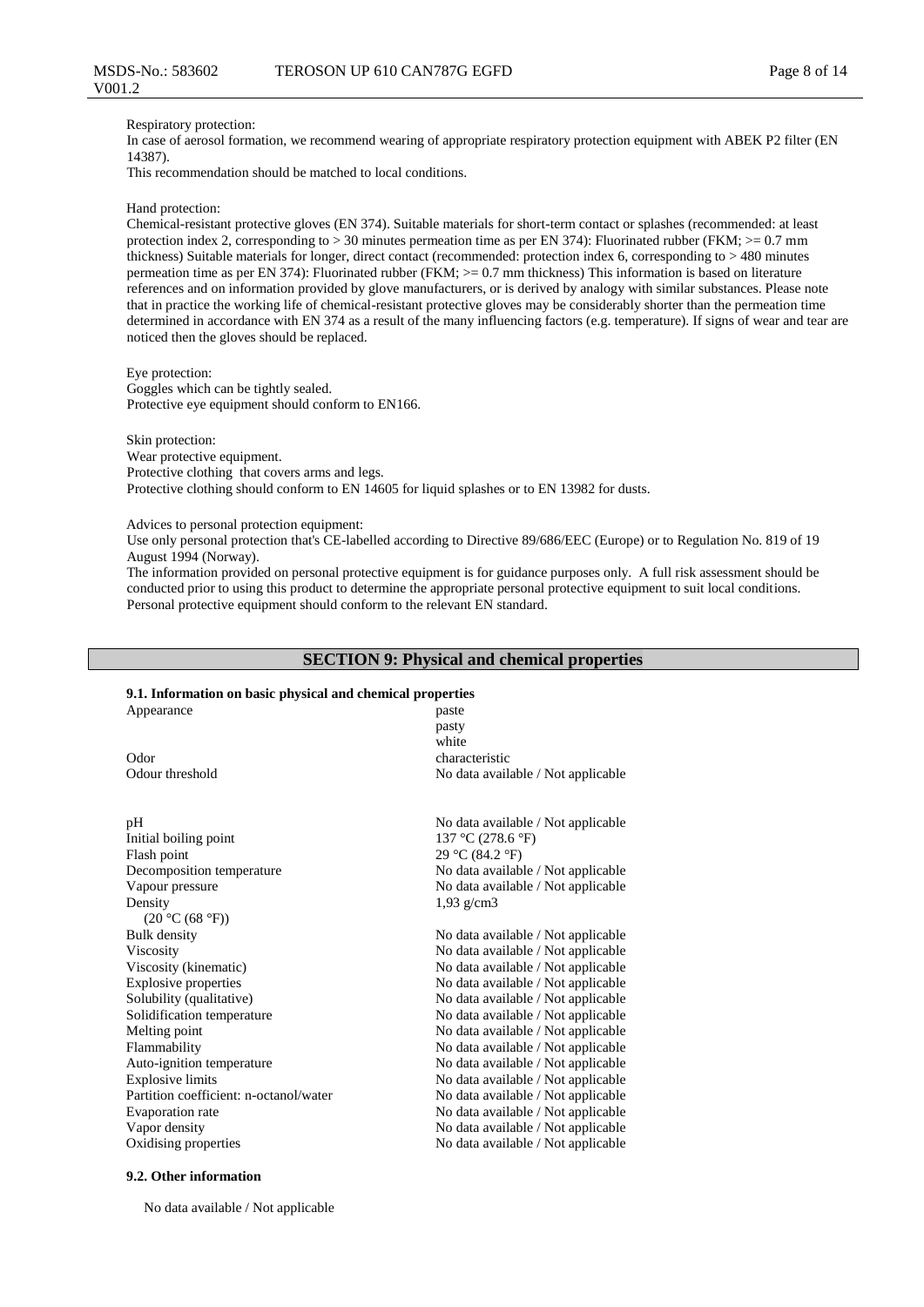### **SECTION 10: Stability and reactivity**

### **10.1. Reactivity**

Reaction with strong bases Reaction with strong acids. Reacts with alkalis.

#### **10.2. Chemical stability**

Stable under recommended storage conditions.

#### **10.3. Possibility of hazardous reactions**

See section reactivity

#### **10.4. Conditions to avoid**

Heat, flames, sparks and other sources of ignition.

#### **10.5. Incompatible materials**

See section reactivity.

#### **10.6. Hazardous decomposition products**

No decomposition if used according to specifications.

### **SECTION 11: Toxicological information**

### **11.1. Information on toxicological effects**

#### **General toxicological information:**

The mixture is classified based on the available hazard information for the ingredients as defined in the classification criteria for mixtures for each hazard class or differentiation in Annex I to Regulation (EC) No 1272/2008. Relevant available health/ecological information for the substances listed under Section 3 is provided in the following.

#### **STOT-single exposure:**

May cause respiratory irritation.

#### **STOT-repeated exposure:**

Causes damage to organs through prolonged or repeated exposure.

#### **Skin irritation:**

Causes skin irritation.

**Eye irritation:** Causes serious eye irritation.

#### **Sensitizing:**

May cause an allergic skin reaction.

#### **Reproductive toxicity:**

Suspected of damaging the unborn child.

#### **Acute oral toxicity:**

| <b>Hazardous components</b><br>CAS-No. | Value<br>type | <b>Value</b>            | Route of<br>application | Exposure<br>time | <b>Species</b> | Method        |
|----------------------------------------|---------------|-------------------------|-------------------------|------------------|----------------|---------------|
| Styrene<br>$100 - 42 - 5$              | LD50          | 8.000<br>6.600<br>mg/kg | oral                    |                  | rat            | not specified |

#### **Acute inhalative toxicity:**

| <b>Hazardous components</b> | Value | Value              | Route of    | Exposure | <b>Species</b> | Method        |
|-----------------------------|-------|--------------------|-------------|----------|----------------|---------------|
| CAS-No.                     | type  |                    | application | time     |                |               |
| <b>Styrene</b>              | LC50  | $1.8 \text{ mg}/1$ |             | 4 h      | rat            | not specified |
| $100 - 42 - 5$              |       |                    |             |          |                |               |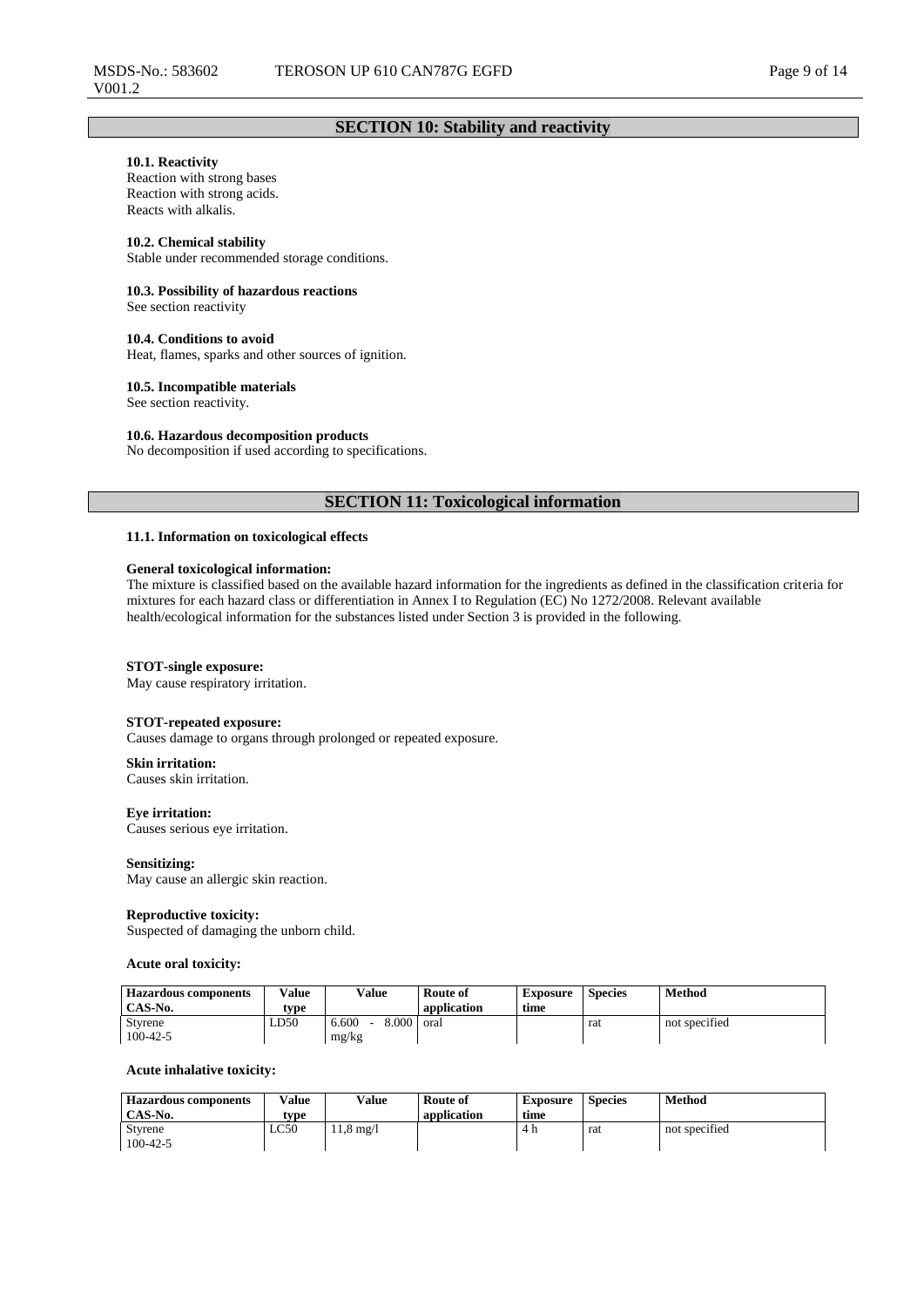### **Acute dermal toxicity:**

| <b>Hazardous components</b><br>CAS-No. | Value<br>type | Value         | Route of<br>application | <b>Exposure</b><br>time | <b>Species</b> | Method                                        |
|----------------------------------------|---------------|---------------|-------------------------|-------------------------|----------------|-----------------------------------------------|
| <b>Styrene</b><br>$100-42-5$           | LD50          | $2.000$ mg/kg | dermal                  |                         | rat            | OECD Guideline 402 (Acute<br>Dermal Toxicity) |

#### **Respiratory or skin sensitization:**

| <b>Hazardous</b> components<br>CAS-No. | <b>Result</b>   | <b>Test type</b>                                | <b>Species</b> | <b>Method</b>                                                         |
|----------------------------------------|-----------------|-------------------------------------------------|----------------|-----------------------------------------------------------------------|
| Styrene<br>$100 - 42 - 5$              | not sensitising | Guinea pig<br>maximisat<br>ion test             | guinea pig     | Magnusson and Kligman<br>Method                                       |
| Methyl methacrylate<br>$80 - 62 - 6$   | sensitising     | Mouse<br>local<br>lymphnod<br>e assay<br>(LLNA) | mouse          | OECD Guideline 429 (Skin<br>Sensitisation: Local Lymph<br>Node Assay) |

### **Germ cell mutagenicity:**

| <b>Hazardous components</b><br>CAS-No. | <b>Result</b> | Type of study /<br>Route of<br>administration            | <b>Metabolic</b><br>activation /<br><b>Exposure time</b> | <b>Species</b> | <b>Method</b>                                                                                                 |
|----------------------------------------|---------------|----------------------------------------------------------|----------------------------------------------------------|----------------|---------------------------------------------------------------------------------------------------------------|
| Styrene<br>$100 - 42 - 5$              | positive      | sister chromatid<br>exchange assay in<br>mammalian cells | with and without                                         |                | OECD Guideline 479 (Genetic<br>Toxicology: In Vitro Sister<br>Chromatid Exchange Assay in<br>Mammalian Cells) |
| Styrene<br>$100-42-5$                  | negative      | inhalation: vapour                                       |                                                          | mouse          | not specified                                                                                                 |
| Methyl methacrylate<br>$80 - 62 - 6$   | negative      | bacterial reverse<br>mutation assay (e.g.<br>Ames test)  | with and without                                         |                | not specified                                                                                                 |

### **Carcinogenicity:**

| <b>Hazardous components</b><br>CAS-No. | <b>Result</b>    | <b>Species</b> | <b>Sex</b>  | <b>Exposure</b><br>timeFrequenc<br>y of treatment | Route of<br>application | <b>Method</b>                            |
|----------------------------------------|------------------|----------------|-------------|---------------------------------------------------|-------------------------|------------------------------------------|
| Styrene<br>$100 - 42 - 5$              | not carcinogenic | rat            | male/female | 104 w<br>6 h/d, 5 d/w                             | inhalation:<br>vapour   | OECD Guideline 453<br>(Combined Chronic) |
|                                        |                  |                |             |                                                   |                         | Toxicity / Carcinogenicity<br>Studies)   |

### **Repeated dose toxicity**

| <b>Hazardous</b> components<br>CAS-No. | <b>Result</b>          | Route of<br>application | <b>Exposure time</b> /<br><b>Frequency of</b><br>treatment | <b>Species</b> | Method                   |
|----------------------------------------|------------------------|-------------------------|------------------------------------------------------------|----------------|--------------------------|
| Styrene<br>$100-42-5$                  | $NOAEL=1.000$<br>mg/kg | oral: gavage            | daily $(5 d/w)$                                            | rat            | not specified            |
| Styrene<br>$100-42-5$                  |                        | inhalation:<br>vapour   | $4 \text{ w6 h/d}, 5 \text{ d/w}$                          | rat            | not specified            |
| Methyl methacrylate<br>$80-62-6$       | $LOAEL=2000$ ppm       | inhalation              | 14 weeks6 hrs/day, 5<br>days/wk                            | mouse          | Dose Range Finding Study |
| Methyl methacrylate<br>$80 - 62 - 6$   | $NOAEL=1000$ ppm       | inhalation              | 14 weeks6 hrs/day, 5<br>days/wk                            | mouse          | Dose Range Finding Study |

### **SECTION 12: Ecological information**

### **General ecological information:**

The mixture is classified based on the available hazard information for the ingredients as defined in the classification criteria for mixtures for each hazard class or differentiation in Annex I to Regulation (EC) No 1272/2008. Relevant available health/ecological information for the substances listed under Section 3 is provided in the following. Do not empty into drains, soil or bodies of water.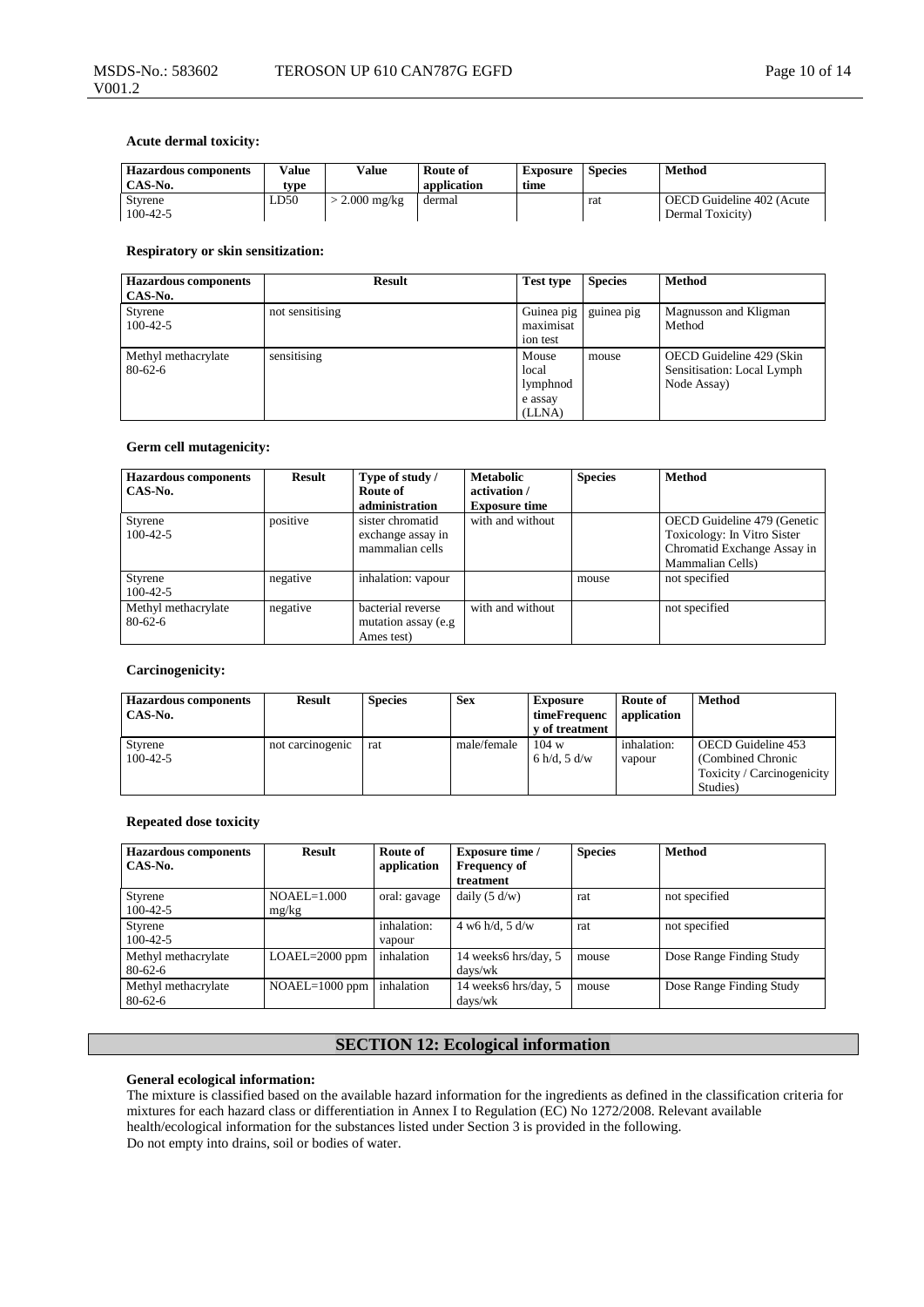### **12.1. Toxicity**

### **Ecotoxicity:**

Harmful to aquatic life with long lasting effects.

| <b>Hazardous</b> components | <b>Value</b>    | <b>Value</b>        | Acute           | <b>Exposure</b>  | <b>Species</b>                | <b>Method</b>                         |
|-----------------------------|-----------------|---------------------|-----------------|------------------|-------------------------------|---------------------------------------|
| CAS-No.                     | type            |                     | <b>Toxicity</b> | time             |                               |                                       |
|                             |                 |                     | <b>Study</b>    |                  |                               |                                       |
| Styrene                     | LC50            | $10 \text{ mg}/l$   | Fish            | 96h              | Pimephales promelas           | <b>OECD</b> Guideline                 |
| $100 - 42 - 5$              |                 |                     |                 |                  |                               | 203 (Fish, Acute                      |
|                             |                 |                     |                 |                  |                               | <b>Toxicity Test)</b>                 |
| Styrene                     | EC50            | $4.7$ mg/l          | Daphnia         | 48h              | Daphnia magna                 | <b>OECD</b> Guideline                 |
| $100-42-5$                  |                 |                     |                 |                  |                               | 202 (Daphnia sp.                      |
|                             |                 |                     |                 |                  |                               | Acute                                 |
|                             |                 |                     |                 |                  |                               | Immobilisation                        |
|                             |                 |                     |                 |                  |                               | Test)                                 |
| Styrene                     | EC10            | $0,28 \text{ mg}/1$ | Algae           | 96h              | Selenastrum capricornutum     | <b>EPA OTS</b>                        |
| $100 - 42 - 5$              |                 |                     |                 |                  | (new name: Pseudokirchnerella | 797.1050 (Algal                       |
|                             |                 |                     |                 |                  | subcapitata)                  | Toxicity, Tiers I                     |
|                             |                 |                     |                 |                  |                               | and II)                               |
|                             | EC50            | $6,3$ mg/l          | Algae           | 96h              | Selenastrum capricornutum     | <b>EPA OTS</b>                        |
|                             |                 |                     |                 |                  | (new name: Pseudokirchnerella | 797.1050 (Algal                       |
|                             |                 |                     |                 |                  | subcapitata)                  | Toxicity, Tiers I                     |
|                             | <b>EC 50</b>    |                     |                 | $30 \text{ min}$ |                               | and $\Pi$<br><b>OECD</b> Guideline    |
| Styrene<br>$100 - 42 - 5$   |                 | $500$ mg/l          | Bacteria        |                  |                               |                                       |
|                             |                 |                     |                 |                  |                               | 209 (Activated<br>Sludge, Respiration |
|                             |                 |                     |                 |                  |                               | Inhibition Test)                      |
| Styrene                     | <b>NOEC</b>     | $1,01 \text{ mg}/1$ | chronic         | 21d              | Daphnia magna                 | OECD <sub>211</sub>                   |
| $100-42-5$                  |                 |                     | Daphnia         |                  |                               | (Daphnia magna,                       |
|                             |                 |                     |                 |                  |                               | <b>Reproduction Test)</b>             |
| Methyl methacrylate         | LC50            | $350$ mg/l          | Fish            |                  | Leuciscus idus                | <b>OECD</b> Guideline                 |
| $80 - 62 - 6$               |                 |                     |                 |                  |                               | 203 (Fish, Acute                      |
|                             |                 |                     |                 |                  |                               | <b>Toxicity Test)</b>                 |
| Methyl methacrylate         | EC50            | $69$ mg/l           | Daphnia         | 48h              | Daphnia magna                 | <b>OECD</b> Guideline                 |
| $80 - 62 - 6$               |                 |                     |                 |                  |                               | 202 (Daphnia sp.                      |
|                             |                 |                     |                 |                  |                               | Acute                                 |
|                             |                 |                     |                 |                  |                               | Immobilisation                        |
|                             |                 |                     |                 |                  |                               | Test)                                 |
| Methyl methacrylate         | EC50            | $170$ mg/l          | Algae           | 4 d              | Selenastrum capricornutum     | <b>OECD</b> Guideline                 |
| $80 - 62 - 6$               |                 |                     |                 |                  | (new name: Pseudokirchnerella | 201 (Alga, Growth                     |
|                             |                 |                     |                 |                  | subcapitata)                  | <b>Inhibition Test)</b>               |
|                             | <b>NOEC</b>     | $100 \text{ mg/l}$  | Algae           | 4d               | Selenastrum capricornutum     | <b>OECD</b> Guideline                 |
|                             |                 |                     |                 |                  | (new name: Pseudokirchnerella | 201 (Alga, Growth                     |
|                             |                 |                     |                 |                  | subcapitata)                  | Inhibition Test)                      |
| Methyl methacrylate         | EC <sub>0</sub> | $100$ mg/l          | Bacteria        | $30 \text{ min}$ |                               | not specified                         |
| $80 - 62 - 6$               |                 |                     |                 |                  |                               |                                       |

### **12.2. Persistence and degradability**

| <b>Hazardous components</b><br>CAS-No. | Result                | Route of<br>application | <b>Degradability</b> | <b>Method</b>                   |
|----------------------------------------|-----------------------|-------------------------|----------------------|---------------------------------|
| Styrene                                | readily biodegradable | aerobic                 | 87 %                 | OECD Guideline 301 D (Ready     |
| $100-42-5$                             |                       |                         |                      | Biodegradability: Closed Bottle |
|                                        |                       |                         |                      | Test)                           |
| Methyl methacrylate                    | readily biodegradable | aerobic                 | 95 %                 | EU Method C.4-B (Determination  |
| $80 - 62 - 6$                          |                       |                         |                      | of the "Ready"                  |
|                                        |                       |                         |                      | BiodegradabilityModified OECD   |
|                                        |                       |                         |                      | Screening Test)                 |

### **12.3. Bioaccumulative potential / 12.4. Mobility in soil**

| <b>Hazardous components</b><br>CAS-No.         | LogPow | <b>Bioconcentration</b><br>factor $(BCF)$ | <b>Exposure</b><br>time | <b>Species</b> | <b>Temperature</b> | <b>Method</b>                                                                                                 |
|------------------------------------------------|--------|-------------------------------------------|-------------------------|----------------|--------------------|---------------------------------------------------------------------------------------------------------------|
| Styrene<br>$100-42-5$<br>Styrene<br>$100-42-5$ | 2.96   | 74                                        |                         |                | $25^{\circ}$ C     | not specified<br>OECD Guideline 107<br>(Partition Coefficient (n-<br>octanol / water), Shake<br>Flask Method) |
| Methyl methacrylate<br>$80 - 62 - 6$           | 1,38   |                                           |                         |                |                    | not specified                                                                                                 |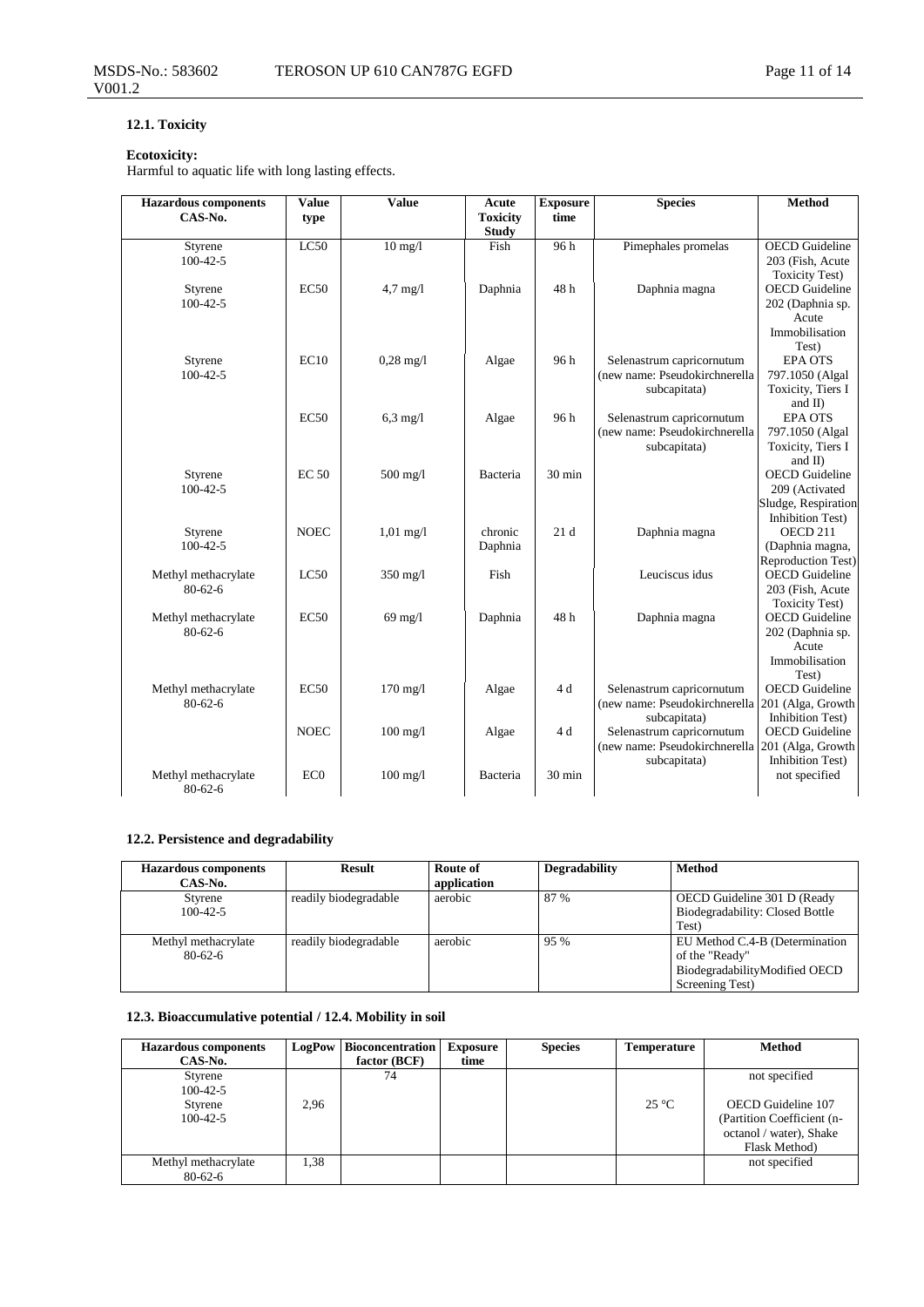### **12.5. Results of PBT and vPvB assessment**

| <b>Hazardous components</b> | <b>PBT/vPvB</b>                                                                      |
|-----------------------------|--------------------------------------------------------------------------------------|
| CAS-No.                     |                                                                                      |
| Styrene                     | Not fulfilling Persistent, Bioaccumulative and Toxic (PBT), very Persistent and very |
| $100-42-5$                  | Bioaccumulative (vPvB) criteria.                                                     |
| Methyl methacrylate         | Not fulfilling Persistent, Bioaccumulative and Toxic (PBT), very Persistent and very |
| $80 - 62 - 6$               | Bioaccumulative (vPvB) criteria.                                                     |

### **12.6. Other adverse effects**

No data available.

V001.2

### **SECTION 13: Disposal considerations**

### **13.1. Waste treatment methods**

Product disposal:

In consultation with the responsible local authority, must be subjected to special treatment.

Waste code

The valid EWC waste code numbers are source-related. The manufacturer is therefore unable to specify EWC waste codes for the articles or products used in the various sectors. The EWC codes listed are intended as a recommendation for users. We will be happy to advise you. 080111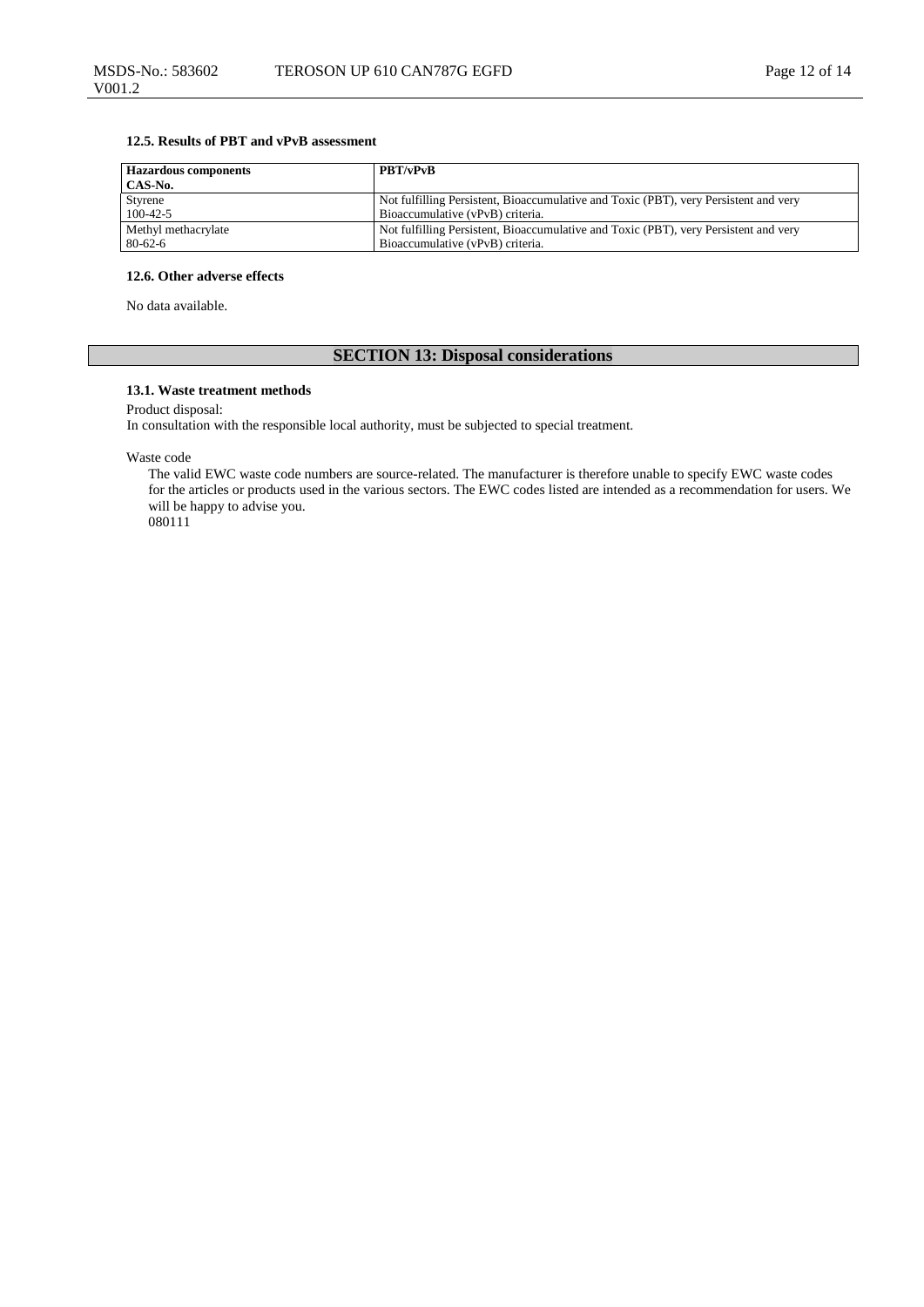### **SECTION 14: Transport information**

### **14.1. UN number**

| ADR         | 1866 |
|-------------|------|
| RID         | 1866 |
| ADN         | 1866 |
| IMDG        | 1866 |
| <b>JATA</b> | 1866 |
|             |      |

### **14.2. UN proper shipping name**

| ADR         | <b>RESIN SOLUTION</b> |
|-------------|-----------------------|
| RID         | <b>RESIN SOLUTION</b> |
| ADN         | <b>RESIN SOLUTION</b> |
| IMDG        | <b>RESIN SOLUTION</b> |
| <b>JATA</b> | Resin solution        |

### **14.3. Transport hazard class(es)**

| ADR         | 3 |
|-------------|---|
| RID         | 3 |
| ADN         | 3 |
| IMDG        | 3 |
| <b>JATA</b> | 3 |
|             |   |

### **14.4. Packing group**

| ADR         | Ш |
|-------------|---|
| <b>RID</b>  | Ш |
| <b>ADN</b>  | Ш |
| <b>IMDG</b> | Ш |
| <b>JATA</b> | Ш |

### **14.5. Environmental hazards**

| <b>ADR</b>  | not applicable |
|-------------|----------------|
| <b>RID</b>  | not applicable |
| <b>ADN</b>  | not applicable |
| <b>IMDG</b> | not applicable |
| <b>IATA</b> | not applicable |

#### **14.6. Special precautions for user**

| ADR.        | Special provision 640E |
|-------------|------------------------|
|             | Tunnelcode: (D/E)      |
| <b>RID</b>  | Special provision 640E |
| <b>ADN</b>  | Special provision 640E |
| <b>IMDG</b> | not applicable         |
| <b>IATA</b> | not applicable         |

When transporting as a set (component A and B) then the following dangerous good classification is used: UN 3269 Polyester resin kit, 3, III.

### **14.7. Transport in bulk according to Annex II of Marpol and the IBC Code**

not applicable

### **SECTION 15: Regulatory information**

**15.1. Safety, health and environmental regulations/legislation specific for the substance or mixture** VOC content (VOCV 814.018 VOC regulation CH) 0 %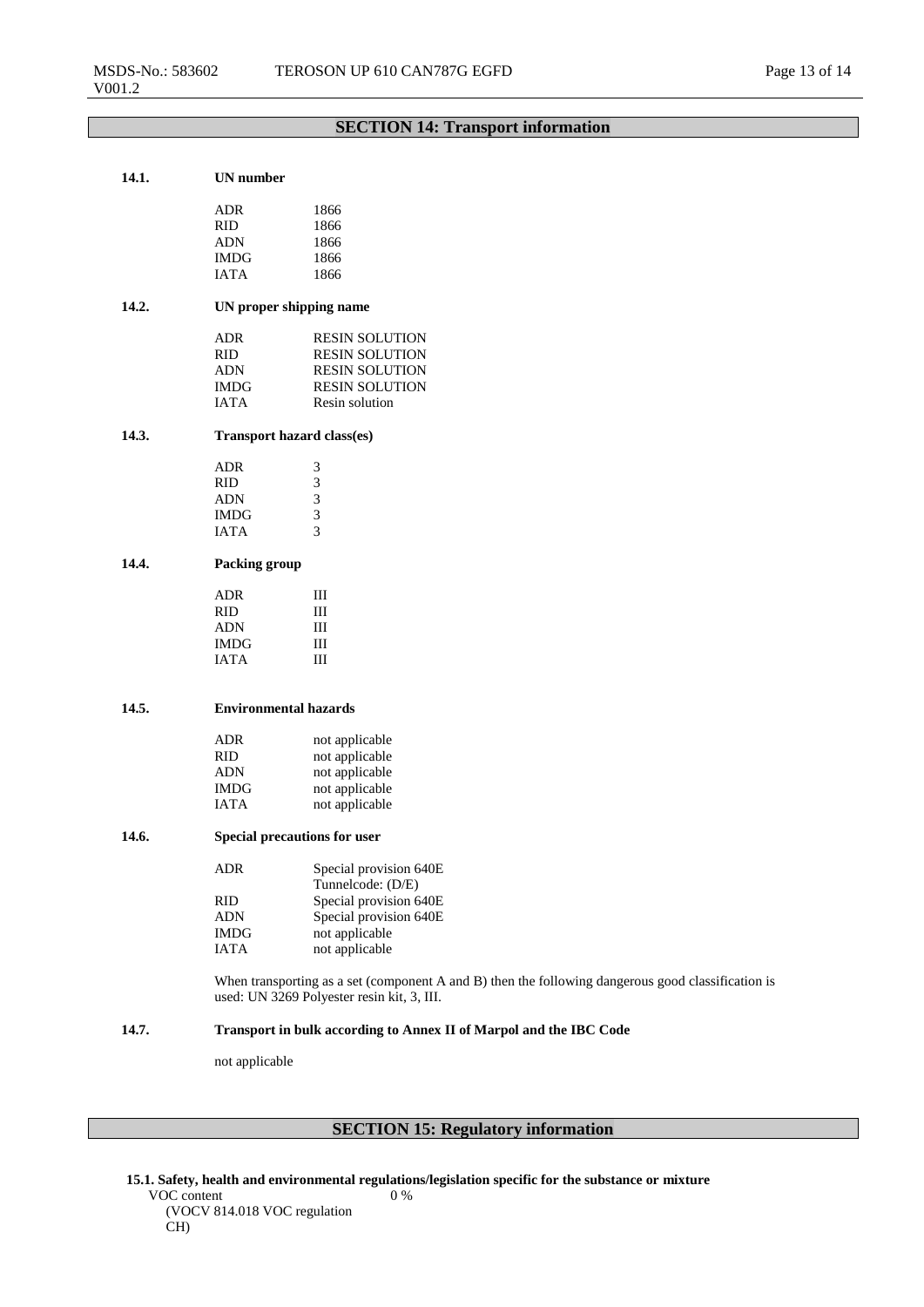# **VOC Paints and Varnishes (EU):**

Product (sub)category: Bodyfil<br>Phase I (from 1.1.2007): 250 g/l Phase I (from 1.1.2007): max. VOC content: 150 g/l

Directive 2004/42/EC<br>Bodyfiller/stopper

### **15.2. Chemical safety assessment**

A chemical safety assessment has not been carried out.

### **SECTION 16: Other information**

The labelling of the product is indicated in Section 2. The full text

of all abbreviations indicated by codes in this safety data sheet are as follows:

H225 Highly flammable liquid and vapor.

H226 Flammable liquid and vapor.

H304 May be fatal if swallowed and enters airways.

H315 Causes skin irritation.

H317 May cause an allergic skin reaction.

H319 Causes serious eye irritation.

H332 Harmful if inhaled.

H335 May cause respiratory irritation.

H361d Suspected of damaging the unborn child.

H372 Causes damage to organs through prolonged or repeated exposure.

H412 Harmful to aquatic life with long lasting effects.

### **Further information:**

This information is based on our current level of knowledge and relates to the product in the state in which it is delivered. It is intended to describe our products from the point of view of safety requirements and is not intended to guarantee any particular properties.

**Relevant changes in this safety data sheet are indicated by vertical lines at the left margin in the body of this document. Corresponding text is displayed in a different color on shadowed fields.**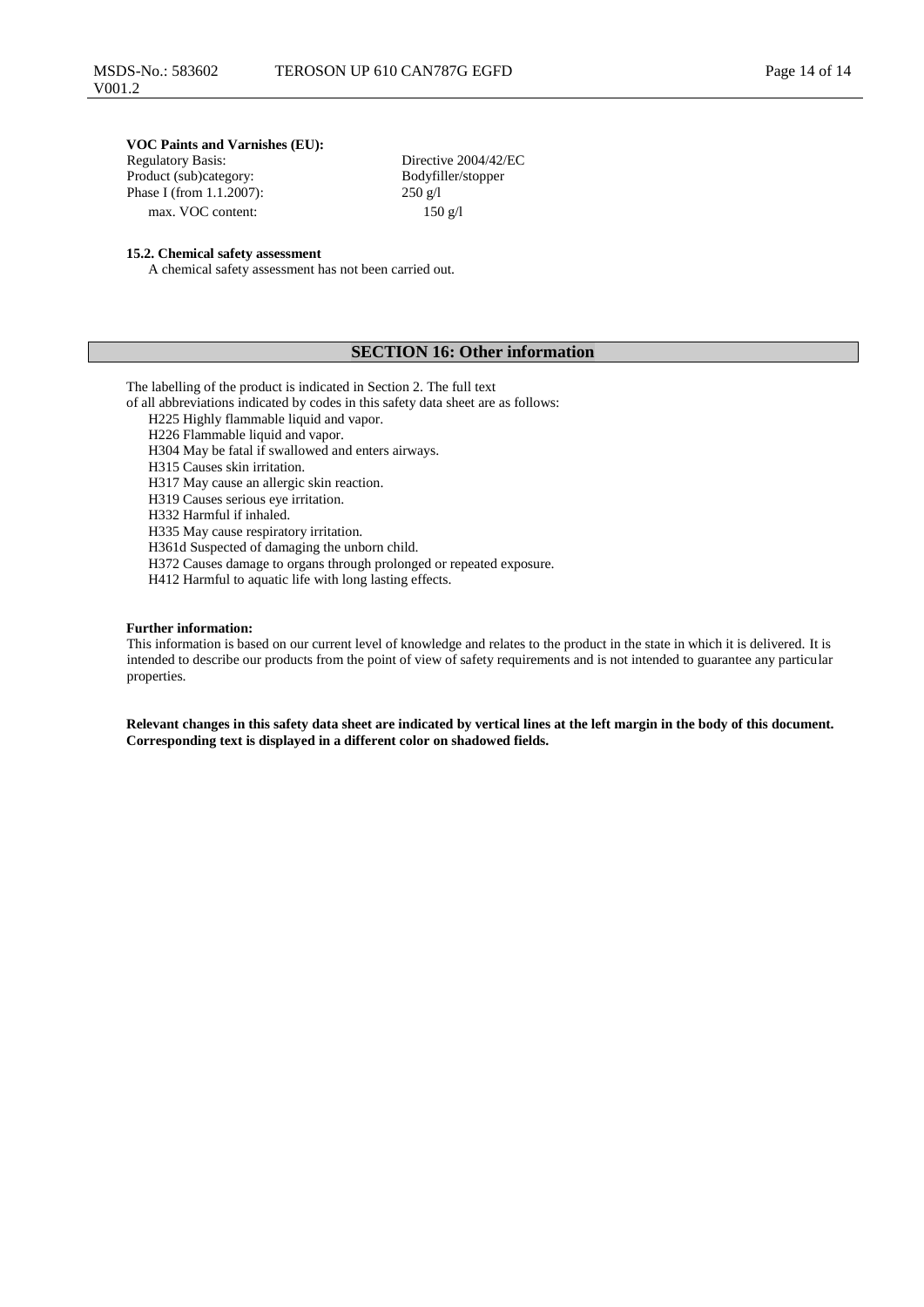

## **Safety Data Sheet according to Regulation (EC) No 1907/2006**

Page 1 of 10

### TEROSON UP 610 CAN787G EGFD

SDS No. : 583710 V001.2 Revision: 29.03.2017 printing date: 26.11.2020 Replaces version from: 30.09.2016

### **SECTION 1: Identification of the substance/mixture and of the company/undertaking**

### **1.1. Product identifier**

TEROSON UP 610 CAN787G EGFD

### **Contains:**

Dibenzoyl peroxide

#### **1.2. Relevant identified uses of the substance or mixture and uses advised against** Intended use:

hardener component

### **1.3. Details of the supplier of the safety data sheet**

Henkel Ltd Wood Lane End<br>HP2 4RQ H Hemel Hempstead

### Great Britain

| Phone:    | $+44$ 1442 278000 |
|-----------|-------------------|
| $Fax-no.$ | +44 1442 278071   |

ua-productsafety.uk@henkel.com

#### **1.4. Emergency telephone number**

24 Hours Emergency Tel: +44 0 8701 906777 - For further general health & safety, technical and practical advice on this product, please call +44 (0) 1606 593933 or write to: Technical Services; Henkel Limited; Road 5; Winsford Industrial Estate; Winsford; Cheshire; CW7 3QY- Email: technical.services@henkel.co.uk

### **SECTION 2: Hazards identification**

#### **2.1. Classification of the substance or mixture**

| <b>Classification (CLP):</b>                          |                  |
|-------------------------------------------------------|------------------|
| Organic peroxides                                     | Type E<br>Type F |
| H <sub>242</sub> Heating may cause a fire.            |                  |
| Serious eye irritation                                | Category 2       |
| H319 Causes serious eye irritation.                   |                  |
| Skin sensitizer                                       | Category 1       |
| H317 May cause an allergic skin reaction.             |                  |
| Acute hazards to the aquatic environment              | Category 1       |
| H400 Very toxic to aquatic life.                      |                  |
| Chronic hazards to the aquatic environment            | Category 2       |
| H411 Toxic to aquatic life with long lasting effects. |                  |

### **2.2. Label elements**

**Label elements (CLP):**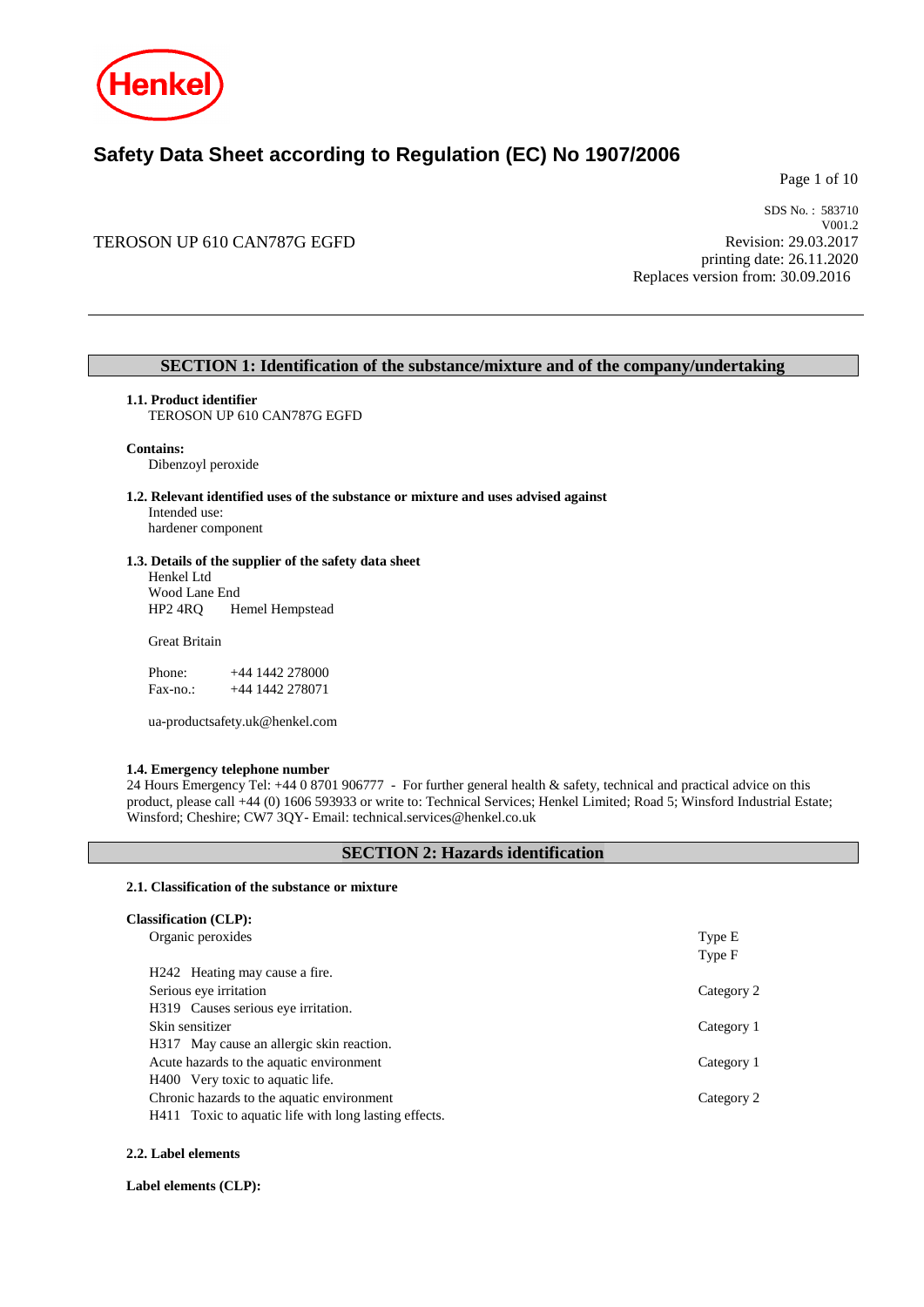| <b>Hazard</b> pictogram:                             |                                                                                                                                                                                                        |
|------------------------------------------------------|--------------------------------------------------------------------------------------------------------------------------------------------------------------------------------------------------------|
| Signal word:                                         | Warning                                                                                                                                                                                                |
| <b>Hazard statement:</b>                             | H242 Heating may cause a fire.<br>H317 May cause an allergic skin reaction.<br>H319 Causes serious eye irritation.<br>H410 Very toxic to aquatic life with long lasting effects.                       |
| <b>Precautionary statement:</b>                      | P102 Keep out of reach of children.<br>P101 If medical advice is needed, have product container or label at hand.<br>P103 Read label before use.                                                       |
| <b>Precautionary statement:</b><br><b>Prevention</b> | P280 Wear protective gloves/protective clothing/eye protection/face protection.                                                                                                                        |
| <b>Precautionary statement:</b><br><b>Response</b>   | P305+P351+P338 IF IN EYES: Rinse cautiously with water for several minutes. Remove<br>contact lenses, if present and easy to do. Continue rinsing.<br>P302+P352 IF ON SKIN: Wash with plenty of water. |
| <b>Precautionary statement:</b><br><b>Disposal</b>   | P501 Dispose of contents/container in accordance with national regulation.                                                                                                                             |

### **2.3. Other hazards**

Not fulfilling Persistent, Bioaccumulative and Toxic (PBT), very Persistent and very Bioaccumulative (vPvB) criteria.

### **SECTION 3: Composition/information on ingredients**

### **3.2. Mixtures**

**General chemical description:** Hardener **Base substances of preparation:** Dibenzoyl peroxide

### **Declaration of the ingredients according to CLP (EC) No 1272/2008:**

| <b>Hazardous</b> components<br>CAS-No. | <b>EC Number</b><br><b>REACH-Reg No.</b> | content    | <b>Classification</b>          |
|----------------------------------------|------------------------------------------|------------|--------------------------------|
| Dibenzoyl peroxide                     | $202 - 327 - 6$                          | $45 - 52%$ | Org. Perox. B                  |
| $94 - 36 - 0$                          | 01-2119511472-50                         |            | H <sub>241</sub>               |
|                                        |                                          |            | Eye Irrit. 2                   |
|                                        |                                          |            | H319                           |
|                                        |                                          |            | Skin Sens. 1                   |
|                                        |                                          |            | H317                           |
|                                        |                                          |            | Aquatic Acute 1                |
|                                        |                                          |            | H400                           |
|                                        |                                          |            | Aquatic Chronic 2              |
|                                        |                                          |            | H411                           |
|                                        |                                          |            | M factor (Acute Aquat Tox): 10 |

**For full text of the H - statements and other abbreviations see section 16 "Other information". Substances without classification may have community workplace exposure limits available.**

### **SECTION 4: First aid measures**

**4.1. Description of first aid measures**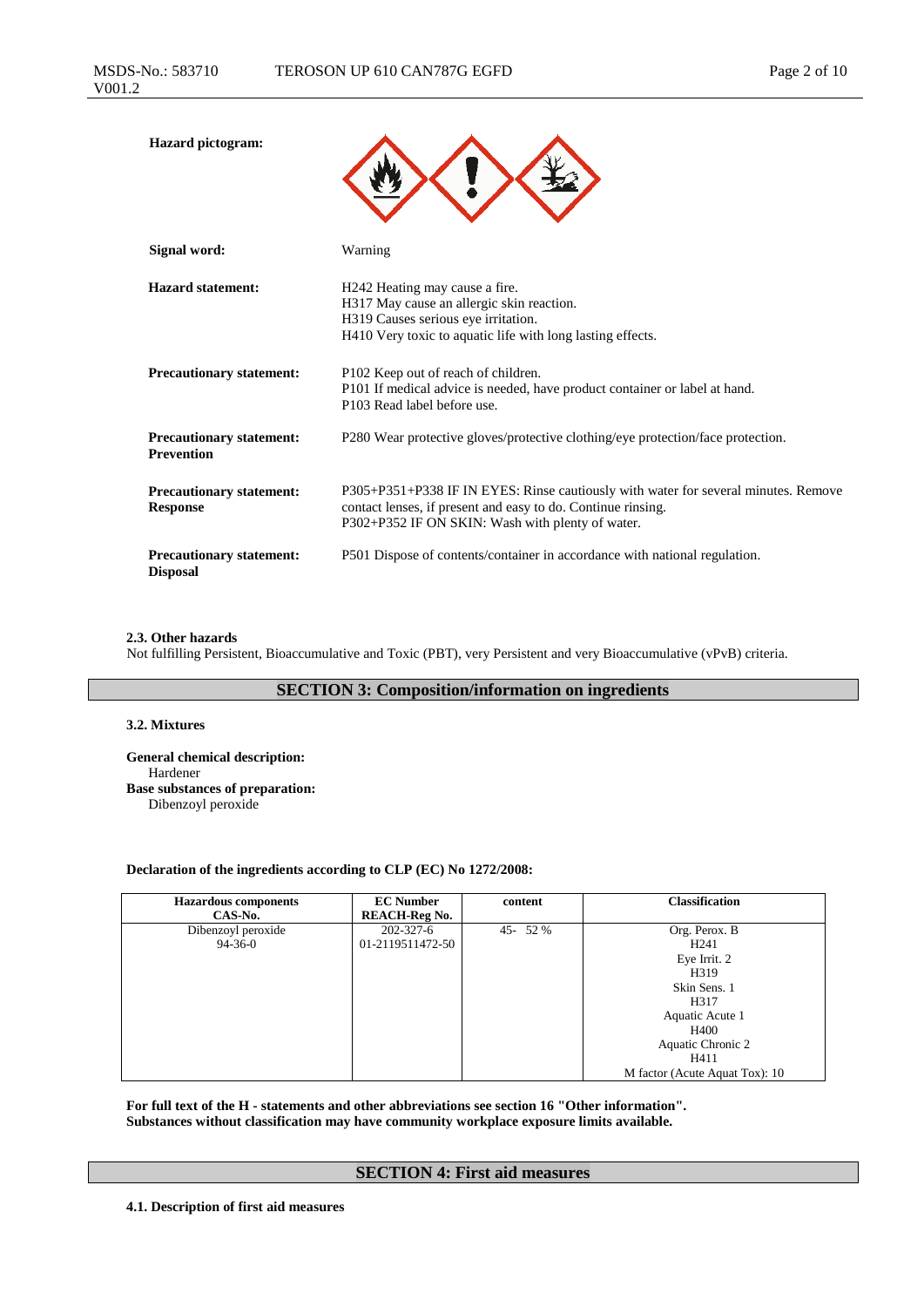Inhalation: Move to fresh air, consult doctor if complaint persists.

Skin contact:

IF ON SKIN: Wash with plenty of soap and water. In case of adverse health effects seek medical advice.

### Eye contact:

IF IN EYES: Rinse cautiously with water for several minutes. Remove contact lenses, if present and easy to do. Continue rinsing.

Ingestion: Rinse mouth, drink 1-2 glasses of water, do not induce vomiting, consult a doctor.

### **4.2. Most important symptoms and effects, both acute and delayed**

EYE: Irritation, conjunctivitis.

SKIN: Rash, Urticaria.

### **4.3. Indication of any immediate medical attention and special treatment needed**

See section: Description of first aid measures

### **SECTION 5: Firefighting measures**

#### **5.1. Extinguishing media Suitable extinguishing media:**

All common extinguishing agents are suitable.

**Extinguishing media which must not be used for safety reasons:** High pressure waterjet

**5.2. Special hazards arising from the substance or mixture** In case of fire toxic gases can be released.

**5.3. Advice for firefighters** Wear self-contained breathing apparatus. Wear protective equipment.

### **SECTION 6: Accidental release measures**

**6.1. Personal precautions, protective equipment and emergency procedures** Wear protective equipment. Avoid contact with skin and eyes. Keep unprotected persons away.

### **6.2. Environmental precautions**

Do not empty into drains / surface water / ground water. Inform authorities in the event of product spillage to water courses or sewage systems.

#### **6.3. Methods and material for containment and cleaning up**

Remove mechanically. Dispose of contaminated material as waste according to Section 13.

#### **6.4. Reference to other sections**

See advice in section 8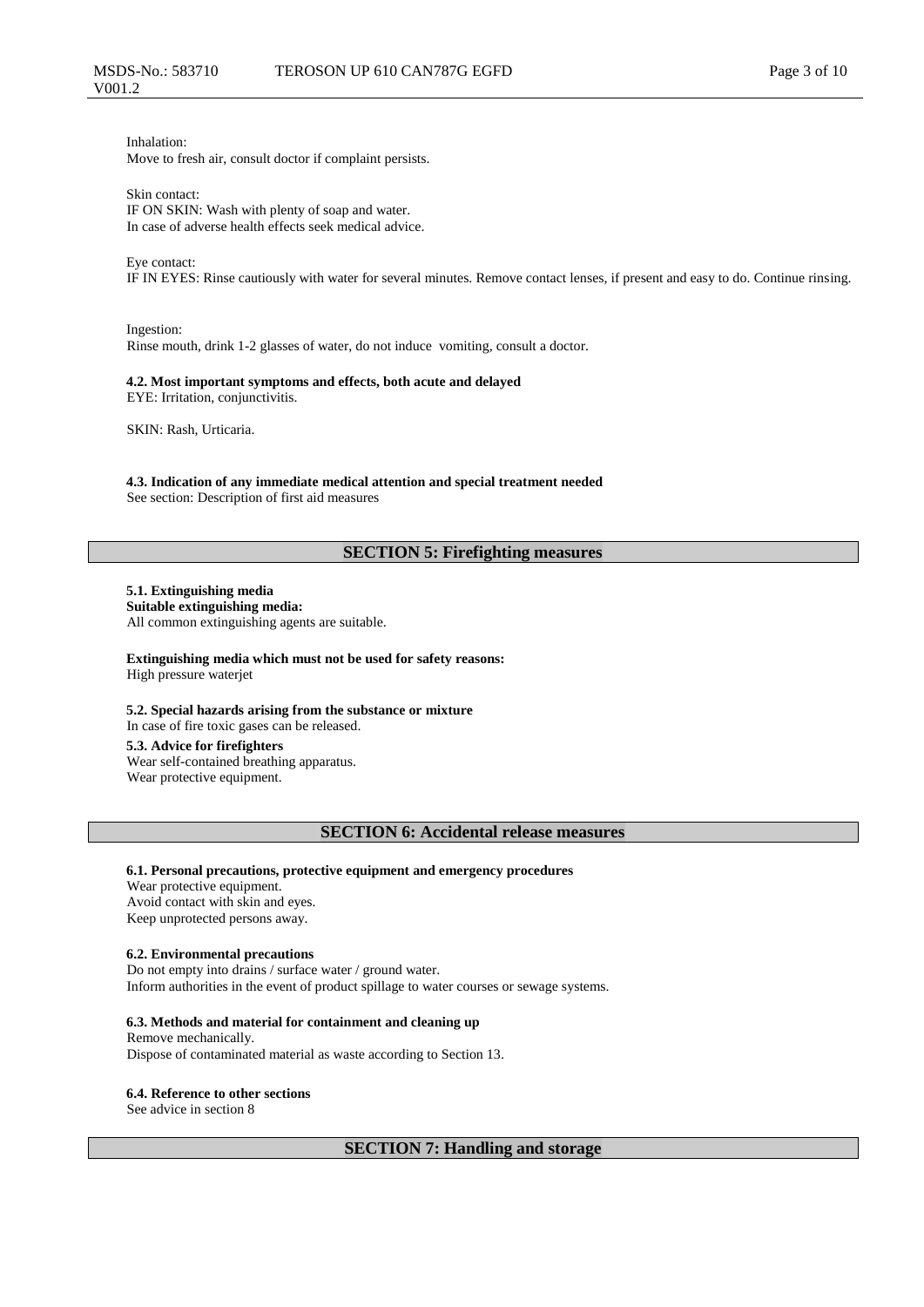### **7.1. Precautions for safe handling**

Avoid open flames and sources of ignition. Ground/bond container and receiving equipment. Use explosion proof electric equipment. Use only non-sparking tools. Take precautionary measures against static discharge.

### Hygiene measures:

Wash hands before work breaks and after finishing work. Do not eat, drink or smoke while working.

#### **7.2. Conditions for safe storage, including any incompatibilities**

Ensure good ventilation/extraction. Store in a cool place, max. storage temperature 30°C. Temperatures between + 5  $\degree$ C and + 25  $\degree$ C Keep container tightly sealed. Store in a cool, dry place.

**7.3. Specific end use(s)**

hardener component

### **SECTION 8: Exposure controls/personal protection**

### **8.1. Control parameters**

### **Occupational Exposure Limits**

Valid for

Great Britain

| <b>Ingredient [Regulated substance]</b>                      | ppm | mg/m <sup>3</sup> | Value type                                  | Short term exposure limit<br>category / Remarks | <b>Regulatory list</b> |
|--------------------------------------------------------------|-----|-------------------|---------------------------------------------|-------------------------------------------------|------------------------|
| Dibenzoyl peroxide<br>$94 - 36 - 0$<br>[DIBENZOYL PEROXIDE]  |     |                   | Time Weighted Average<br>(TWA):             |                                                 | EH40 WEL               |
| Dimethyl phthalate<br>$131 - 11 - 3$<br>[DIMETHYL PHTHALATE] |     |                   | Time Weighted Average<br>(TWA):             |                                                 | EH40 WEL               |
| Dimethyl phthalate<br>$131 - 11 - 3$<br>[DIMETHYL PHTHALATE] |     | 10                | <b>Short Term Exposure</b><br>Limit (STEL): |                                                 | EH40 WEL               |

### **Occupational Exposure Limits**

### Valid for

Ireland

| <b>Ingredient [Regulated substance]</b>                      | ppm | mg/m <sup>3</sup> | Value type                                  | Short term exposure limit<br>category / Remarks | <b>Regulatory list</b> |
|--------------------------------------------------------------|-----|-------------------|---------------------------------------------|-------------------------------------------------|------------------------|
| Dibenzoyl peroxide<br>$94 - 36 - 0$<br>[DIBENZOYL PEROXIDE]  |     |                   | Time Weighted Average<br>(TWA):             |                                                 | IR OEL                 |
| Dimethyl phthalate<br>$131 - 11 - 3$<br>[DIMETHYL PHTHALATE] |     | 10                | <b>Short Term Exposure</b><br>Limit (STEL): |                                                 | IR OEL                 |
| Dimethyl phthalate<br>$131 - 11 - 3$<br>[DIMETHYL PHTHALATE] |     |                   | Time Weighted Average<br>(TWA):             |                                                 | IR OEL                 |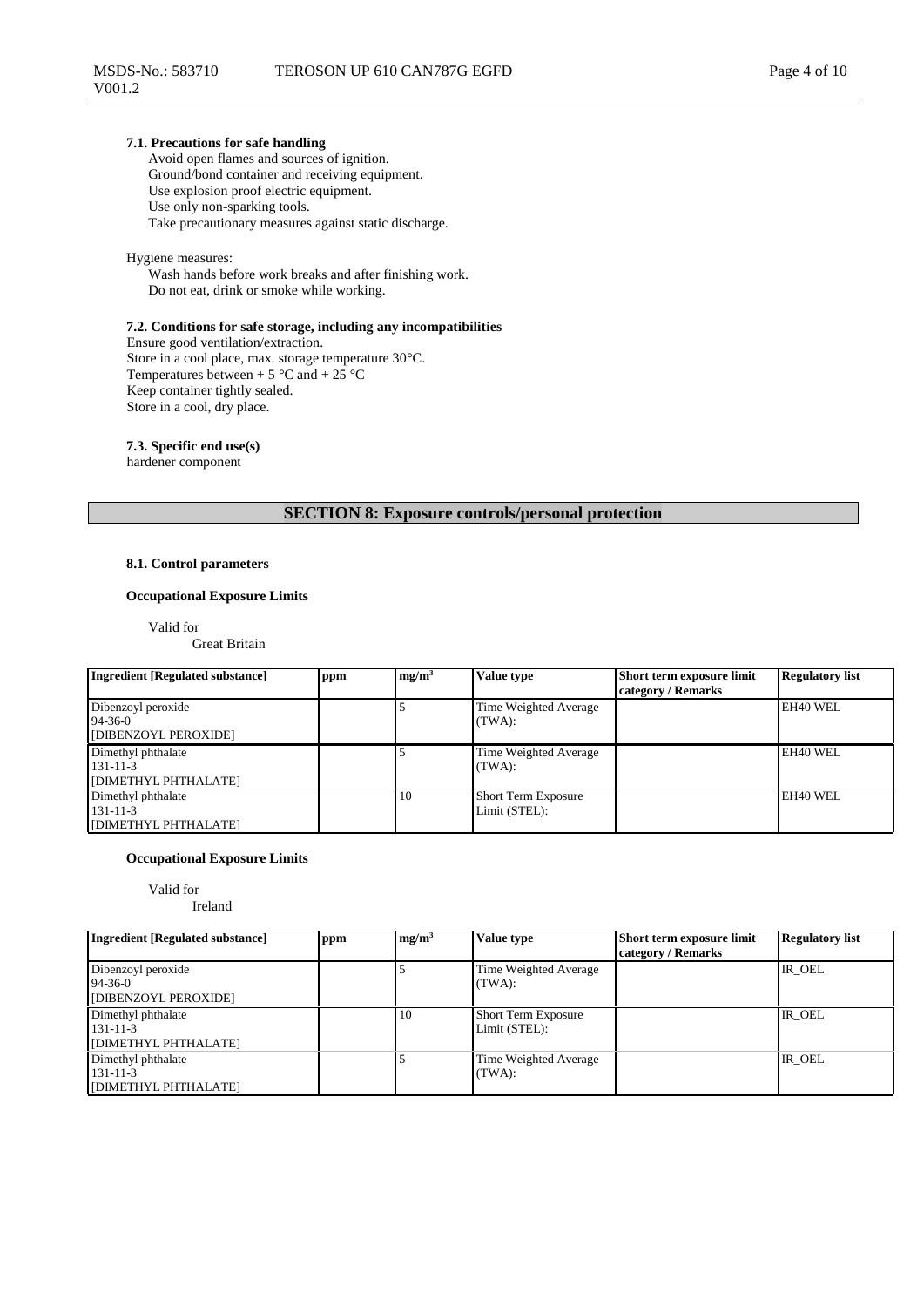### **Predicted No-Effect Concentration (PNEC):**

| Name on list                        | <b>Environmental Exposure</b>              |        | <b>Value</b>        | <b>Remarks</b> |                 |        |  |
|-------------------------------------|--------------------------------------------|--------|---------------------|----------------|-----------------|--------|--|
|                                     | <b>Compartment</b>                         | period |                     |                |                 |        |  |
|                                     |                                            |        | mg/l                | ppm            | mg/kg           | others |  |
| Dibenzoyl peroxide<br>$94-36-0$     | aqua<br>(freshwater)                       |        | $0,602 \mu g/l$     |                |                 |        |  |
| Dibenzoyl peroxide<br>94-36-0       | aqua (marine<br>water)                     |        | $0,0602 \mu g/l$    |                |                 |        |  |
| Dibenzoyl peroxide<br>$94 - 36 - 0$ | aqua<br><i>(intermittent)</i><br>releases) |        | $0,602 \mu g/l$     |                |                 |        |  |
| Dibenzoyl peroxide<br>$94 - 36 - 0$ | sewage<br>treatment plant<br>(STP)         |        | $0,35 \text{ mg}/1$ |                |                 |        |  |
| Dibenzoyl peroxide<br>94-36-0       | sediment<br>(freshwater)                   |        |                     |                | 0,338<br>mg/kg  |        |  |
| Dibenzoyl peroxide<br>$94 - 36 - 0$ | soil                                       |        |                     |                | 0,0758<br>mg/kg |        |  |
| Dibenzoyl peroxide<br>94-36-0       | oral                                       |        |                     |                | $6,67$ mg/kg    |        |  |

### **Derived No-Effect Level (DNEL):**

| Name on list                        | <b>Application</b><br>Area | <b>Route of</b><br><b>Exposure</b> | <b>Health Effect</b>                        | <b>Exposure</b><br>Time | <b>Value</b>         | <b>Remarks</b> |
|-------------------------------------|----------------------------|------------------------------------|---------------------------------------------|-------------------------|----------------------|----------------|
| Dibenzoyl peroxide<br>$94 - 36 - 0$ | Workers                    | Inhalation                         | Long term<br>exposure -<br>systemic effects |                         | $11,75 \text{ mg/m}$ |                |
| Dibenzoyl peroxide<br>$94 - 36 - 0$ | Workers                    | dermal                             | Long term<br>exposure -<br>systemic effects |                         | $6,6$ mg/kg          |                |
| Dibenzoyl peroxide<br>$94 - 36 - 0$ | General<br>population      | Inhalation                         | Long term<br>exposure -<br>systemic effects |                         | $2.9 \text{ mg/m}$   |                |
| Dibenzoyl peroxide<br>$94 - 36 - 0$ | General<br>population      | dermal                             | Long term<br>exposure -<br>systemic effects |                         | $3,3$ mg/kg          |                |
| Dibenzoyl peroxide<br>$94 - 36 - 0$ | General<br>population      | oral                               | Long term<br>exposure -<br>systemic effects |                         | $1,65$ mg/kg         |                |

### **Biological Exposure Indices:**

None

### **8.2. Exposure controls:**

Engineering controls: Ensure good ventilation/extraction.

Respiratory protection:

In case of dust formation, we recommend wearing of appropriate respiratory protection equipment with particle filter P (EN 14387).

This recommendation should be matched to local conditions.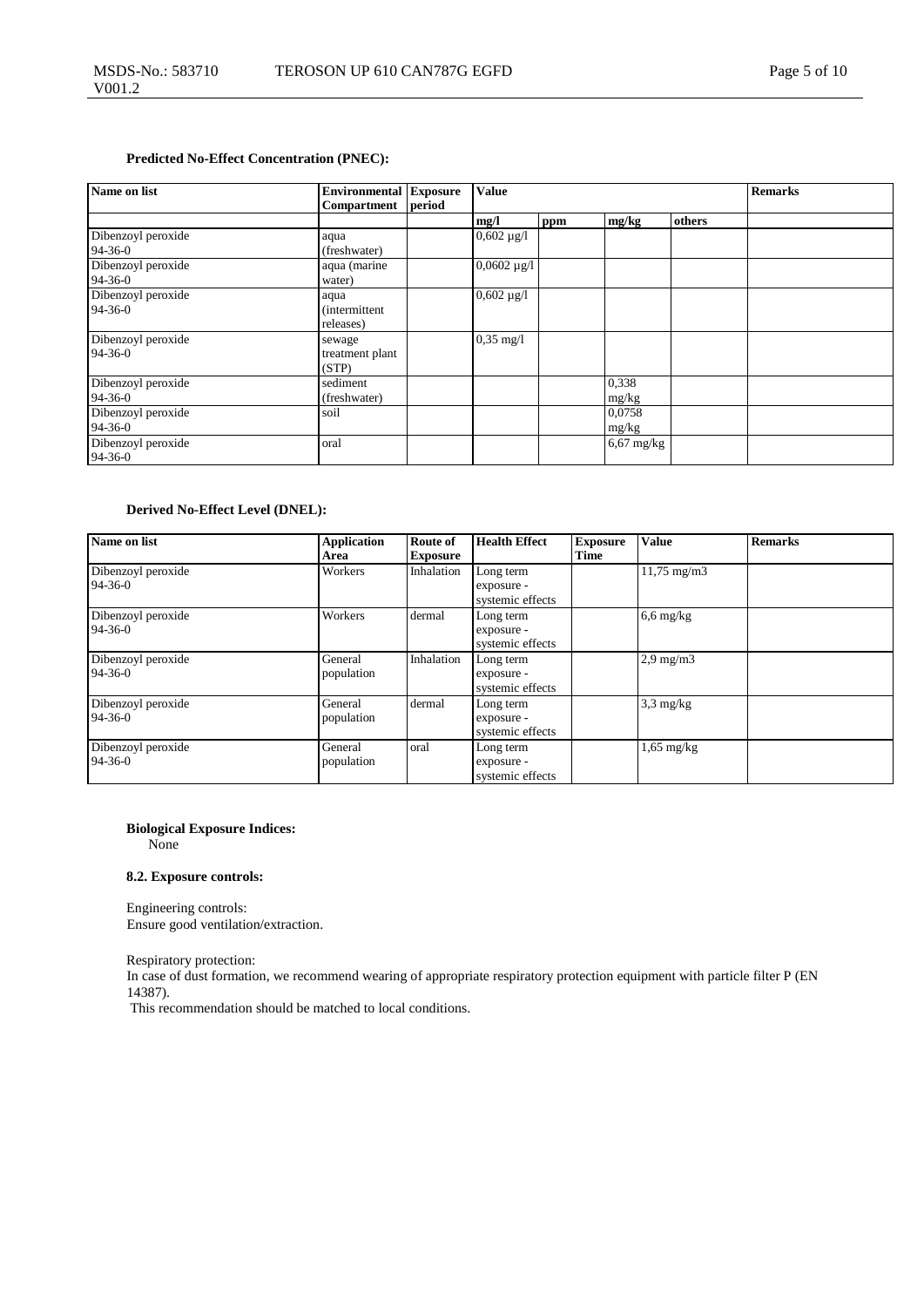Hand protection:

Chemical-resistant protective gloves (EN 374).

Suitable materials for short-term contact or splashes (recommended: at least protection index 2, corresponding to > 30 minutes permeation time as per EN 374):

nitrile rubber (NBR; >= 0.4 mm thickness)

Suitable materials for longer, direct contact (recommended: protection index 6, corresponding to > 480 minutes permeation time as per EN 374):

nitrile rubber (NBR; >= 0.4 mm thickness)

This information is based on literature references and on information provided by glove manufacturers, or is derived by analogy with similar substances. Please note that in practice the working life of chemical-resistant protective gloves may be considerably shorter than the permeation time determined in accordance with EN 374 as a result of the many influencing factors (e.g. temperature). If signs of wear and tear are noticed then the gloves should be replaced.

Eye protection: Goggles which can be tightly sealed. Protective eye equipment should conform to EN166.

Skin protection: Wear protective equipment. Protective clothing that covers arms and legs. Protective clothing should conform to EN 14605 for liquid splashes or to EN 13982 for dusts.

Advices to personal protection equipment:

Use only personal protection that's CE-labelled according to Directive 89/686/EEC (Europe) or to Regulation No. 819 of 19 August 1994 (Norway).

The information provided on personal protective equipment is for guidance purposes only. A full risk assessment should be conducted prior to using this product to determine the appropriate personal protective equipment to suit local conditions. Personal protective equipment should conform to the relevant EN standard.

### **SECTION 9: Physical and chemical properties**

### **9.1. Information on basic physical and chemical properties**

| Appearance                                  | paste<br>pasty                     |
|---------------------------------------------|------------------------------------|
| Odor                                        | characteristic                     |
| Odour threshold                             | No data available / Not applicable |
| pH                                          | No data available / Not applicable |
| Initial boiling point                       | No data available / Not applicable |
| Flash point                                 | No data available / Not applicable |
| Decomposition temperature                   | No data available / Not applicable |
| Vapour pressure                             | No data available / Not applicable |
| Density                                     | $1,1$ g/cm3                        |
| (20 °C (68 °F))                             |                                    |
| <b>Bulk</b> density                         | No data available / Not applicable |
| <b>Viscosity</b>                            | No data available / Not applicable |
| Viscosity (kinematic)                       | No data available / Not applicable |
| <b>Explosive properties</b>                 | No data available / Not applicable |
| Solubility (qualitative)<br>(20 °C (68 °F)) | Insoluble                          |
| Solidification temperature                  | No data available / Not applicable |
| Melting point                               | No data available / Not applicable |
| Flammability                                | No data available / Not applicable |
| Auto-ignition temperature                   | No data available / Not applicable |
| <b>Explosive limits</b>                     | No data available / Not applicable |
| Partition coefficient: n-octanol/water      | No data available / Not applicable |
| Evaporation rate                            | No data available / Not applicable |
| Vapor density                               | No data available / Not applicable |
| Oxidising properties                        | No data available / Not applicable |
|                                             |                                    |

#### **9.2. Other information**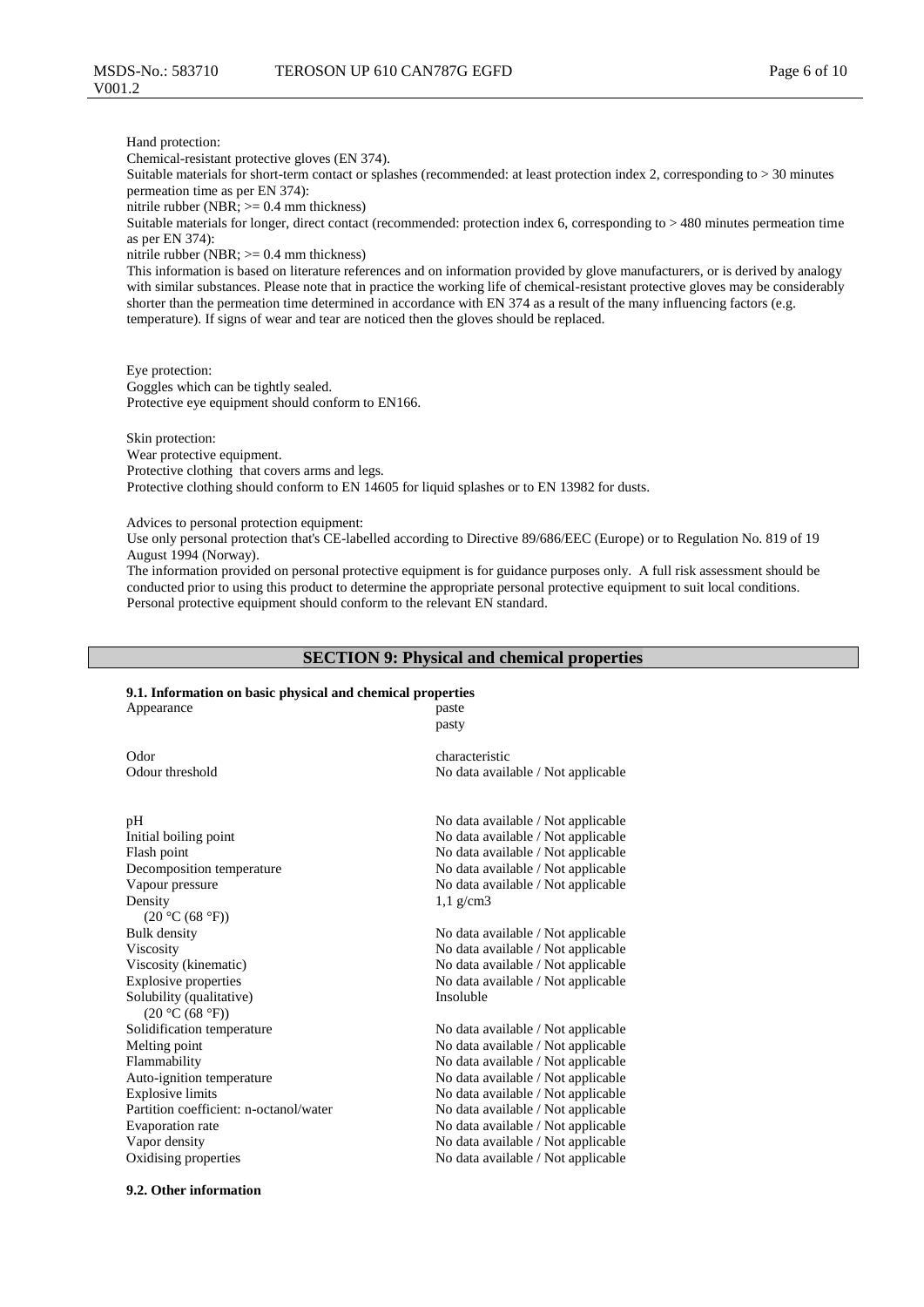No data available / Not applicable

### **SECTION 10: Stability and reactivity**

### **10.1. Reactivity**

Reducing agents. Reacts with alkalis. Reaction with amines Heavy metals. Reaction with strong acids.

### **10.2. Chemical stability**

Stable under recommended storage conditions.

#### **10.3. Possibility of hazardous reactions**

See section reactivity

### **10.4. Conditions to avoid**

None if used for intended purpose.

#### **10.5. Incompatible materials**

See section reactivity.

### **10.6. Hazardous decomposition products**

No decomposition if used according to specifications.

### **SECTION 11: Toxicological information**

### **11.1. Information on toxicological effects**

#### **General toxicological information:**

The mixture is classified based on the available hazard information for the ingredients as defined in the classification criteria for mixtures for each hazard class or differentiation in Annex I to Regulation (EC) No 1272/2008. Relevant available health/ecological information for the substances listed under Section 3 is provided in the following.

#### **Eye irritation:**

Causes serious eye irritation.

#### **Sensitizing:**

May cause an allergic skin reaction.

#### **Acute oral toxicity:**

| <b>Hazardous components</b><br>CAS-No. | Value<br>tvpe | Value         | Route of<br>application | <b>Exposure</b><br>time | <b>Species</b> | Method        |
|----------------------------------------|---------------|---------------|-------------------------|-------------------------|----------------|---------------|
| Dibenzovl peroxide<br>94-36-0          | LD50          | $5.000$ mg/kg | oral                    |                         | rat            | not specified |

#### **Respiratory or skin sensitization:**

| <b>Hazardous components</b><br>CAS-No. | <b>Result</b> | <b>Test type</b>           | <b>Species</b> | <b>Method</b>                                                         |
|----------------------------------------|---------------|----------------------------|----------------|-----------------------------------------------------------------------|
| Dibenzoyl peroxide<br>$94 - 36 - 0$    | sensitising   | Mouse<br>local<br>lymphnod | mouse          | OECD Guideline 429 (Skin<br>Sensitisation: Local Lymph<br>Node Assay) |
|                                        |               | e assay<br>(LLNA)          |                |                                                                       |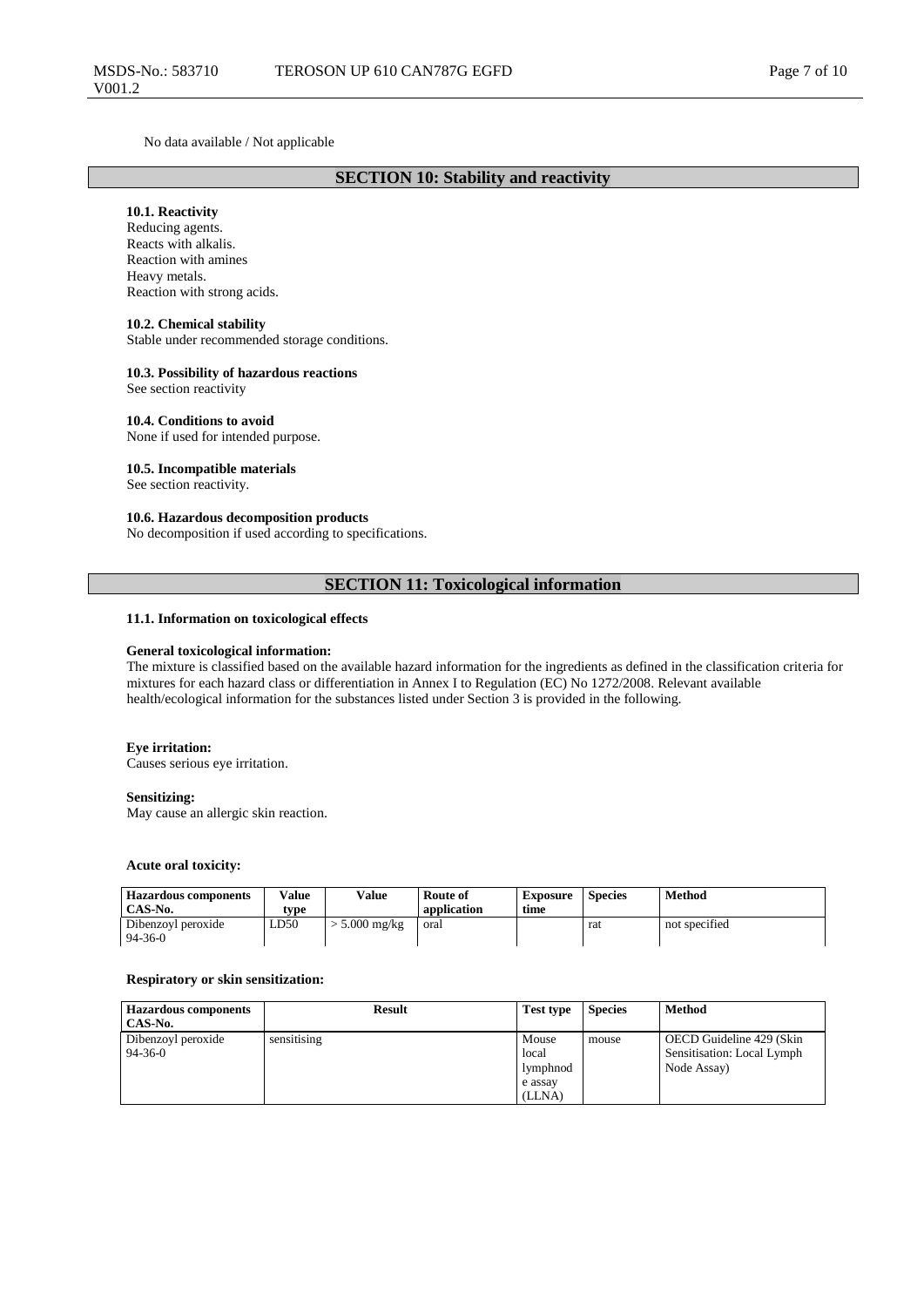### **SECTION 12: Ecological information**

### **General ecological information:**

The mixture is classified based on the available hazard information for the ingredients as defined in the classification criteria for mixtures for each hazard class or differentiation in Annex I to Regulation (EC) No 1272/2008. Relevant available health/ecological information for the substances listed under Section 3 is provided in the following. Do not empty into drains, soil or bodies of water.

### **12.1. Toxicity**

### **Ecotoxicity:**

Very toxic to aquatic life. Toxic to aquatic life with long lasting effects.

| <b>Hazardous components</b> | Value            | <b>Value</b>           | Acute           | <b>Exposure</b> | <b>Species</b>                 | <b>Method</b>          |
|-----------------------------|------------------|------------------------|-----------------|-----------------|--------------------------------|------------------------|
| $CAS-N0$ .                  | type             |                        | <b>Toxicity</b> | time            |                                |                        |
|                             |                  |                        | Study           |                 |                                |                        |
| Dibenzoyl peroxide          | LC50             | $0.06 \,\mathrm{mg}/l$ | Fish            | 96 h            |                                | <b>OECD</b> Guideline  |
| $94-36-0$                   |                  |                        |                 |                 |                                | 203 (Fish, Acute       |
|                             |                  |                        |                 |                 |                                | <b>Toxicity Test</b> ) |
| Dibenzoyl peroxide          | EC50             | $0,11 \text{ mg}/1$    | Daphnia         | 48 h            | Daphnia magna                  | <b>OECD</b> Guideline  |
| $94 - 36 - 0$               |                  |                        |                 |                 |                                | 202 (Daphnia sp.       |
|                             |                  |                        |                 |                 |                                | Acute                  |
|                             |                  |                        |                 |                 |                                | Immobilisation         |
|                             |                  |                        |                 |                 |                                | Test)                  |
| Dibenzoyl peroxide          | <b>NOEC</b>      | $0.02 \text{ mg}/1$    | Algae           | 72 h            | Pseudokirchnerella subcapitata | <b>OECD</b> Guideline  |
| $94 - 36 - 0$               |                  |                        |                 |                 |                                | 201 (Alga, Growth      |
|                             |                  |                        |                 |                 |                                | Inhibition Test)       |
|                             | EC50             | $0,07 \text{ mg}/1$    | Algae           | 72 h            | Pseudokirchnerella subcapitata | <b>OECD</b> Guideline  |
|                             |                  |                        |                 |                 |                                | 201 (Alga, Growth      |
|                             |                  |                        |                 |                 |                                | Inhibition Test)       |
| Dibenzoyl peroxide          | EC <sub>50</sub> | $35 \text{ mg/l}$      | Bacteria        | 3 <sub>h</sub>  |                                | <b>OECD</b> Guideline  |
| $94 - 36 - 0$               |                  |                        |                 |                 |                                | 209 (Activated         |
|                             |                  |                        |                 |                 |                                | Sludge, Respiration    |
|                             |                  |                        |                 |                 |                                | Inhibition Test)       |

### **12.2. Persistence and degradability**

| <b>Hazardous components</b> | <b>Result</b>         | Route of    | Degradability | <b>Method</b>                   |
|-----------------------------|-----------------------|-------------|---------------|---------------------------------|
| CAS-No.                     |                       | application |               |                                 |
| Dibenzoyl peroxide          | readily biodegradable | aerobic     | >60%          | OECD Guideline 301 D (Ready     |
| $94 - 36 - 0$               |                       |             |               | Biodegradability: Closed Bottle |
|                             |                       |             |               | Test)                           |

### **12.3. Bioaccumulative potential / 12.4. Mobility in soil**

| <b>Hazardous components</b><br>CAS-No. | LogPow | <b>Bioconcentration</b><br>factor $(BCF)$ | <b>Exposure</b><br>time | <b>Species</b> | <b>Temperature</b> | <b>Method</b>              |
|----------------------------------------|--------|-------------------------------------------|-------------------------|----------------|--------------------|----------------------------|
|                                        |        |                                           |                         |                |                    |                            |
| Dibenzoyl peroxide                     |        | 66,6                                      |                         | fish           |                    | OECD Guideline 305         |
| $94 - 36 - 0$                          |        |                                           |                         |                |                    | (Bioconcentration: Flow-   |
|                                        |        |                                           |                         |                |                    | through Fish Test)         |
| Dibenzoyl peroxide                     | 3.2    |                                           |                         |                | $22^{\circ}C$      | OECD Guideline 117         |
| $94 - 36 - 0$                          |        |                                           |                         |                |                    | (Partition Coefficient (n- |
|                                        |        |                                           |                         |                |                    | octanol / water), HPLC     |
|                                        |        |                                           |                         |                |                    | Method)                    |

### **12.5. Results of PBT and vPvB assessment**

| <b>Hazardous components</b><br>CAS-No. | <b>PBT/vPvB</b>                                                                      |
|----------------------------------------|--------------------------------------------------------------------------------------|
| Dibenzoyl peroxide                     | Not fulfilling Persistent, Bioaccumulative and Toxic (PBT), very Persistent and very |
| $94 - 36 - 0$                          | Bioaccumulative (vPvB) criteria.                                                     |

#### **12.6. Other adverse effects**

No data available.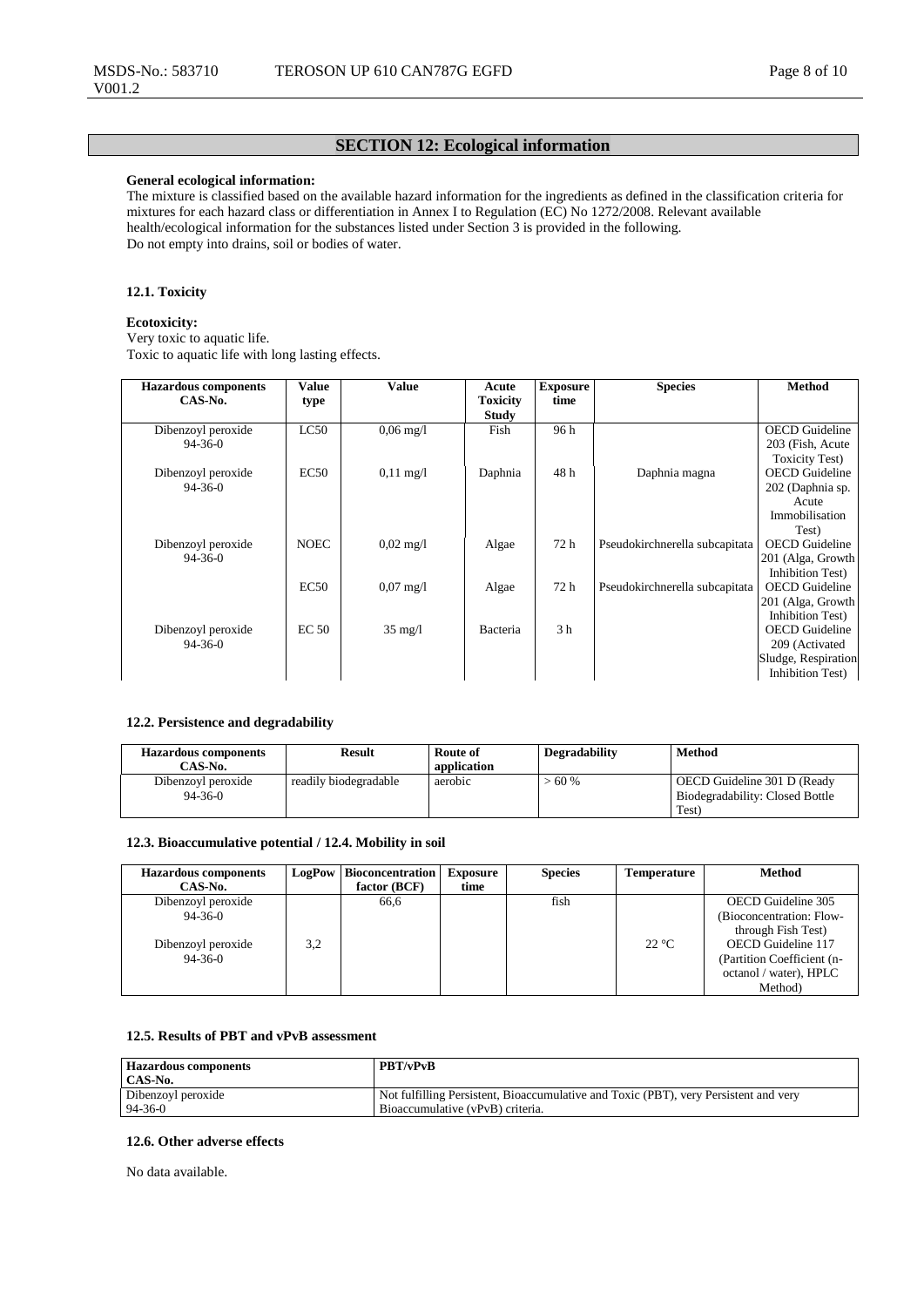### **SECTION 13: Disposal considerations**

### **13.1. Waste treatment methods**

Product disposal:

In consultation with the responsible local authority, must be subjected to special treatment.

Waste code

The valid EWC waste code numbers are source-related. The manufacturer is therefore unable to specify EWC waste codes for the articles or products used in the various sectors. The EWC codes listed are intended as a recommendation for users. We will be happy to advise you. 080111

### **SECTION 14: Transport information**

| ADR  | 3108 |
|------|------|
| RID  | 3108 |
| ADN  | 3108 |
| IMDG | 3108 |
| IATA | 3108 |
|      |      |

### **14.2. UN proper shipping name**

| ADR   | ORGANIC PEROXIDE TYPE E, SOLID (DIBENZOYL PEROXIDE) |
|-------|-----------------------------------------------------|
| RID.  | ORGANIC PEROXIDE TYPE E, SOLID (DIBENZOYL PEROXIDE) |
| ADN   | ORGANIC PEROXIDE TYPE E, SOLID (DIBENZOYL PEROXIDE) |
| IMDG. | ORGANIC PEROXIDE TYPE E, SOLID (DIBENZOYL PEROXIDE) |
| IATA  | Organic peroxide type E, solid (Dibenzoyl peroxide) |

### **14.3. Transport hazard class(es)**

| ADR        | 5.2        |
|------------|------------|
| RID        | 5.2        |
| <b>ADN</b> | 5.2        |
| IMDG       | 5.2        |
| IATA       | 5.2 (HEAT) |
|            |            |

### **14.4. Packing group**

ADR RID ADN IMDG IATA

#### **14.5. Environmental hazards**

| ADR         | <b>Environmentally Hazardous</b> |
|-------------|----------------------------------|
| RID         | <b>Environmentally Hazardous</b> |
| <b>ADN</b>  | <b>Environmentally Hazardous</b> |
| <b>IMDG</b> | Marine pollutant                 |
| IATA        | not applicable                   |

#### **14.6. Special precautions for user**

ADR not applicable